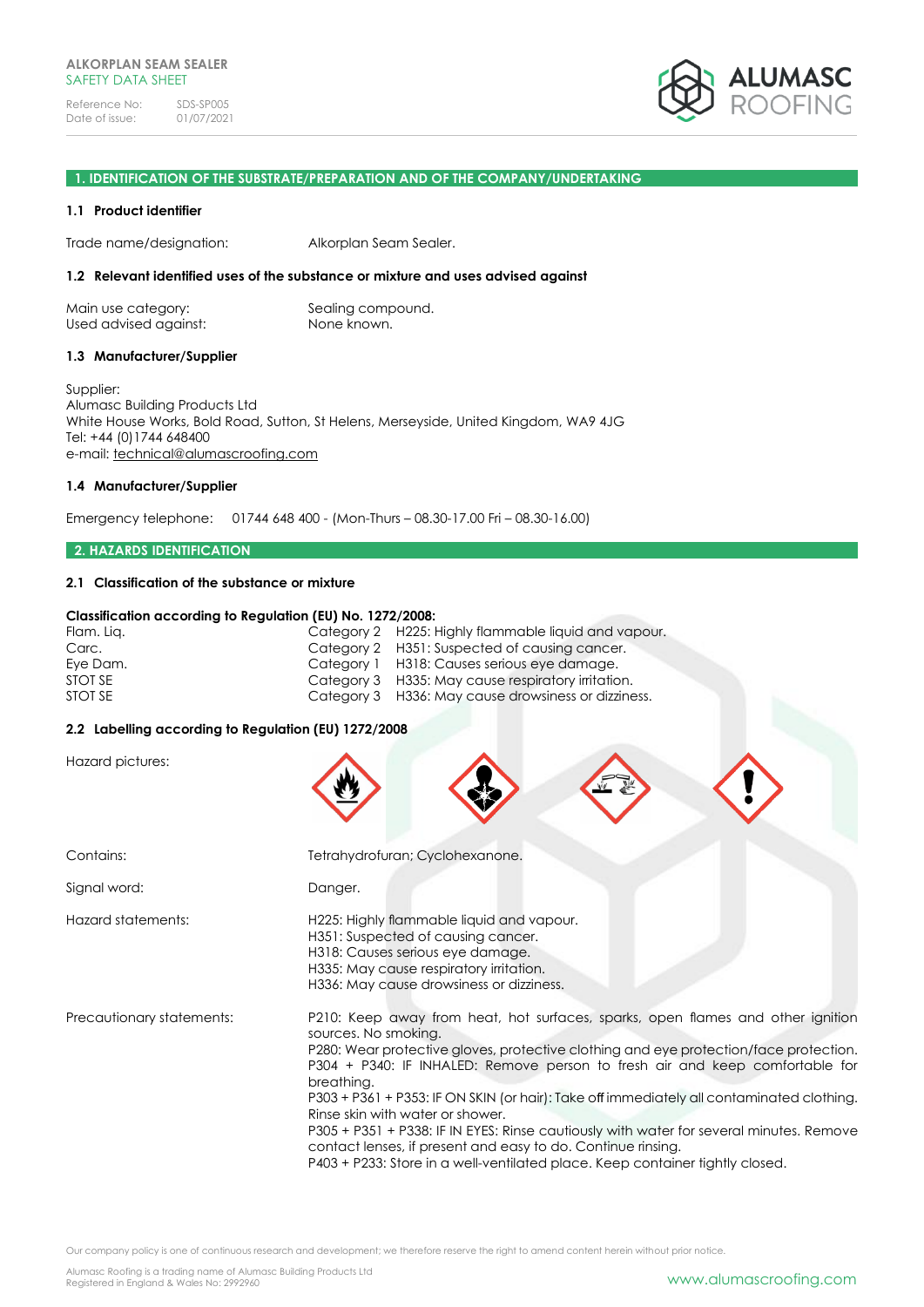Reference No: SDS-SP005<br>Date of issue: 01/07/2021 Date of issue:



# **2.3 Other hazards**

Gas/vapour spreads at floor level: ignition hazard.

**3. COMPOSITION AND INFORMATION ABOUT THE COMPONENTS**

# **3.1 Substances**

Liquid PVC seam sealant for use where water may hold.

# **3.2 Mixtures**

| <b>Name</b>                   | <b>CAS No</b> | Conc. (C)        | <b>Classification according to CLP</b> | <b>Note</b> | <b>Remark</b> |
|-------------------------------|---------------|------------------|----------------------------------------|-------------|---------------|
| <b>REACH Registration No</b>  | <b>EC No</b>  |                  |                                        |             |               |
| Tetrahydrofuran               | 109-99-9      | C < 75%          | Flam. Lig. 2; H225                     | (1)(2)(6)   | Constituent   |
| 01-2119444314-46              | 203-726-8     |                  | Carc. 2; H351                          | (8)(10)     |               |
|                               |               |                  | Acute Tox. 4; H302                     |             |               |
|                               |               |                  | Eye Irrit. 2; H319                     |             |               |
|                               |               |                  | <b>STOT SE 3; H335</b>                 |             |               |
|                               |               |                  | <b>STOT SE 3; H336</b>                 |             |               |
| Silica, Pyrogenic             | 12945-52-5    | C < 5%           |                                        | (2)         | Constituent   |
| 01-2119379499-16              |               |                  |                                        |             |               |
| Cyclohexanone                 | $108-94-1$    | C<10%            | Flam. Lig. 3; H226                     | (1)(2)(10)  | Constituent   |
| 01-2119453616-35              | 203-631-1     |                  | Acute Tox. 4; H332                     |             |               |
|                               |               |                  | Acute Tox. 4; H312                     |             |               |
|                               |               |                  | Acute Tox. 4; H302                     |             |               |
|                               |               |                  | Eye Dam. 1; H318                       |             |               |
|                               |               |                  | Skin Irrit, 2; H315                    |             |               |
| Polyvinylchloride             | 9002-86-2     | C <sub>15%</sub> |                                        | (2)(V)      | Constituent   |
| Bis(2-Propylheptyl) Phthalate | 53306-54-0    | $C10$ %          |                                        | (2)         | Constituent   |
| 01-2119446694-30              | 258-469-4     |                  |                                        |             |               |
| <b>Titanium Dioxide</b>       | 13463-67-7    | C < 5%           |                                        | (2)         | Constituent   |
| 01-2119489379-17              | 236-675-5     |                  |                                        |             |               |

(1) For H-statements in full: see Section 16.

(2) Substance with a Community workplace exposure limit.

- (6) Enumerated in Annex VI of Regulation (EC) No. 1272/2008 but the classification has been adapted after evaluation of available test data.
- (8) Specific concentration limits, see Section 16.
- (10) Subject to restrictions of Annex XVII of Regulation (EC) No. 1907/2006.
- (V) Exempted from registration under REACH (Regulation (EC) No 1907/2006, article 2 (9), polymers).

# **4. FIRST AID MEASURES**

# **4.1 Description of first aid measures**

| General:      | Check the vital functions. Unconscious: maintain adequate airway and respiration.<br>Respiratory arrest: artificial respiration or oxygen. Cardiac arrest: perform resuscitation.<br>Victim conscious with laboured breathing: half-seated. Victim in shock: on his back with<br>legs slightly raised. Vomiting: prevent asphyxia/aspiration pneumonia. Prevent cooling<br>by covering the victim (no warming up). Keep watching the victim. Give psychological<br>aid. Keep the victim calm, avoid physical strain. Depending on the victim's condition:<br>doctor/hospital. |
|---------------|-------------------------------------------------------------------------------------------------------------------------------------------------------------------------------------------------------------------------------------------------------------------------------------------------------------------------------------------------------------------------------------------------------------------------------------------------------------------------------------------------------------------------------------------------------------------------------|
| Inhalation:   | Remove the victim into fresh air. Respiratory problems: consult a doctor/medical<br>service.                                                                                                                                                                                                                                                                                                                                                                                                                                                                                  |
| Skin contact: | Rinse with water. Do not apply (chemical) neutralizing agents without medical advice.<br>Take victim to a doctor if irritation persists.                                                                                                                                                                                                                                                                                                                                                                                                                                      |
| Eye contact:  | Rinse immediately with plenty of water for 15 minutes. Remove contact lenses, if present<br>and easy to do. Continue rinsing. Do not apply (chemical) neutralizing agents without<br>medical advice. Take victim to an ophthalmologist.                                                                                                                                                                                                                                                                                                                                       |

Our company policy is one of continuous research and development; we therefore reserve the right to amend content herein without prior notice.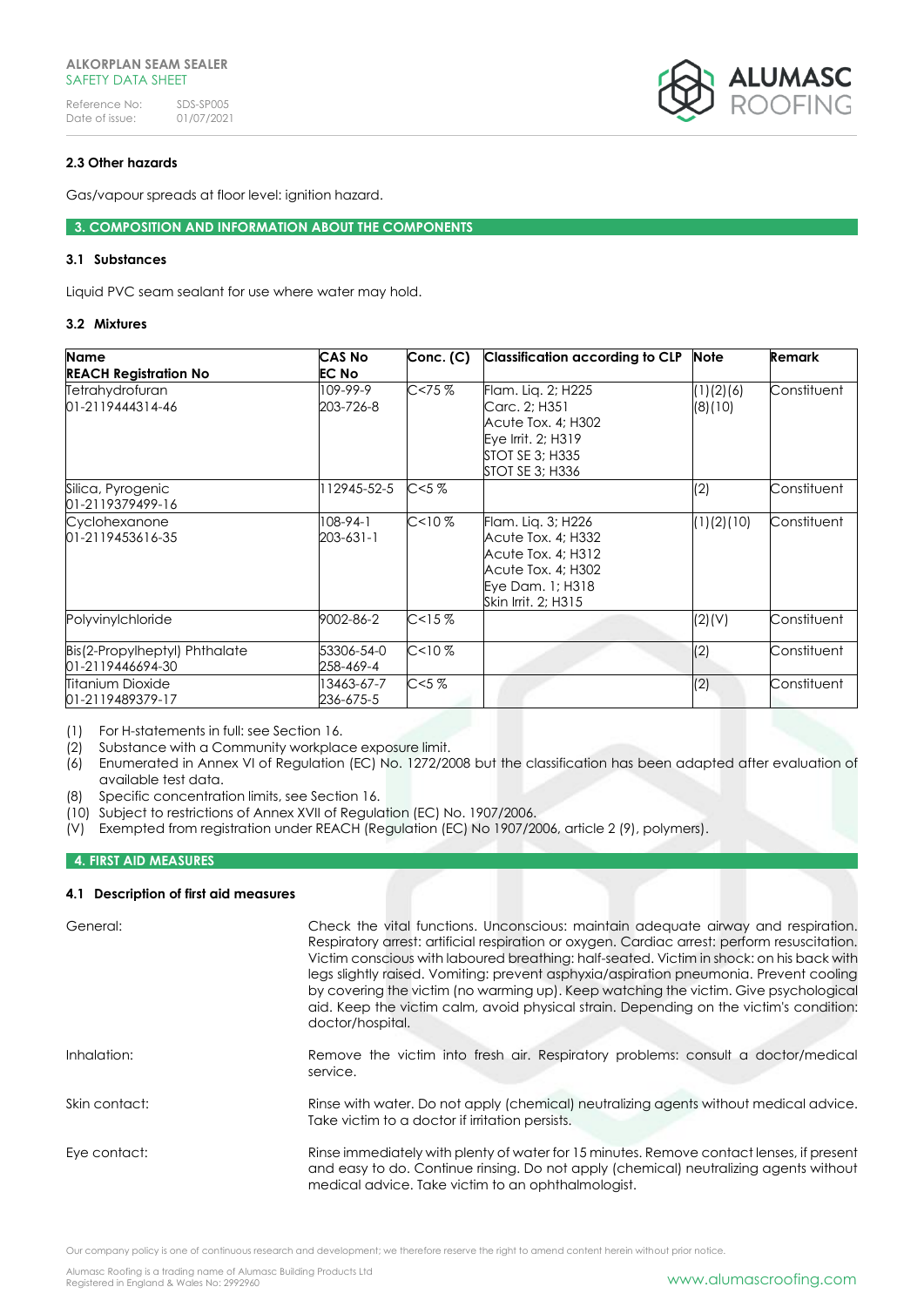

#### Ingestion: Rinse mouth with water. Do not apply (chemical) neutralizing agents without medical

# **4.2 Most important symptoms and effects, both acute and delayed**

| Inhalation:       | Coughing. Irritation of the respiratory tract. Irritation of the nasal mucous membranes.<br>Headache. Nausea. EXPOSURE TO HIGH CONCENTRATIONS: Feeling of weakness.<br>Central nervous system depression. Dizziness. Narcosis. Ringing in the ears. Sensorial<br>disturbances. Disturbances of consciousness. Respiratory difficulties. |
|-------------------|-----------------------------------------------------------------------------------------------------------------------------------------------------------------------------------------------------------------------------------------------------------------------------------------------------------------------------------------|
| Skin contact:     | Dry skin. Red skin.                                                                                                                                                                                                                                                                                                                     |
| Eye contact:      | Corrosion of the eye tissue.                                                                                                                                                                                                                                                                                                            |
| Ingestion:        | Dry/sore throat. Symptoms similar to those listed under inhalation.                                                                                                                                                                                                                                                                     |
| Delayed symptoms: | No effects known.                                                                                                                                                                                                                                                                                                                       |
|                   |                                                                                                                                                                                                                                                                                                                                         |

advice. Consult a doctor/medical service if you feel unwell.

#### **4.3 Indication of any immediate medical attention and special treatment needed**

If applicable and available, it will be listed below.

#### **5. FIRE-FIGHTING MEASSURES**

# **5.1 Extinguishing media**

#### **Suitable extinguishing media:**

**Small fire:** Quick-acting ABC powder extinguisher, quick-acting BC powder extinguisher, quick-acting Class B foam extinguisher, quick-acting CO2 extinguisher.

**Major fire:** Class B foam (alcohol-resistant), water spray if puddle cannot expand.

#### **Unsuitable extinguishing media:**

**Small fire:** Water (quick-acting extinguisher, reel); risk of puddle expansion. **Major fire:** Water; risk of puddle expansion.

#### **5.2 Special hazards arising from the substance or mixture:**

#### **On burning:**

release of toxic and corrosive gases/vapours (Hydrogen Chloride, Carbon Monoxide - Carbon Dioxide).

#### **5.3 Advice for firefighters**

#### **Instructions:**

If exposed to fire cool the closed containers by spraying with water. Do not move the load if exposed to heat. Dilute toxic gases with water spray. Take account of toxic/corrosive precipitation water.

#### **Special protective equipment for fire-fighters:**

Gloves. Protective goggles. Protective clothing. Heat/fire exposure: compressed air/oxygen apparatus.

#### **6. ACCIDENTIAL RELEASE MEASURES**

#### **6.1 Personal precautions, protective equipment and emergency procedures**

#### **General:**

Stop engines and no smoking. No naked flames or sparks. Spark and explosion proof appliances and lighting equipment.

# **Protective equipment for non-emergency personnel:**

See Section 8.2.

# **Protective equipment for emergency responders:**

Gloves. Protective goggles. Protective clothing.

#### **Suitable protective clothing:**

See Section 8.2.

Our company policy is one of continuous research and development; we therefore reserve the right to amend content herein without prior notice.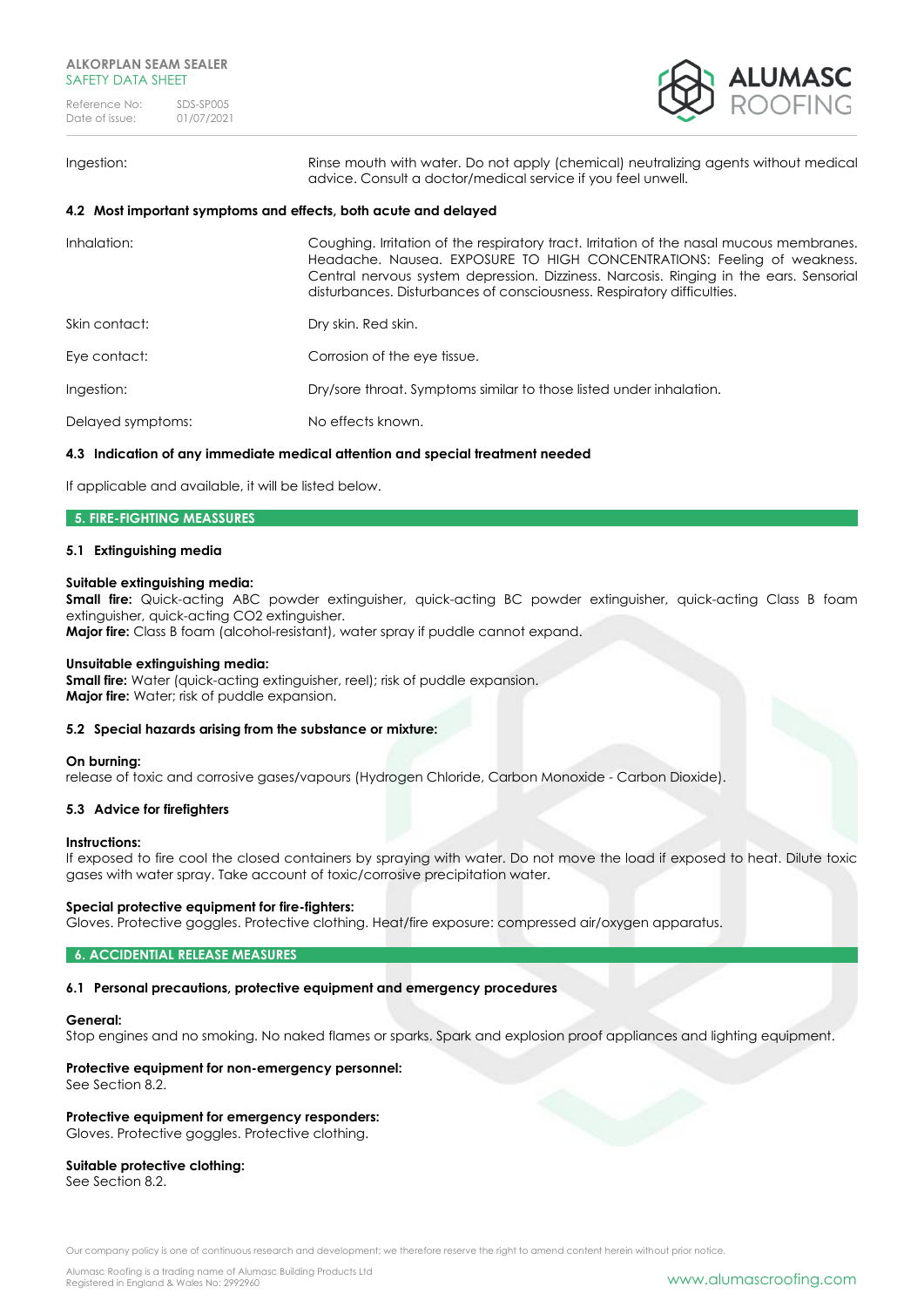

## **6.2 Environmental precautions**

Contain released product. Dam up the liquid spill. Try to reduce evaporation. Prevent spreading in sewers.

#### **6.3 Methods and material for containment and cleaning up**

Take up liquid spill into a non-combustible material, e.g.: sand. Scoop absorbed substance into closing containers. Carefully collect the spill/leftovers. Clean contaminated surfaces with an excess of water. Take collected spill to manufacturer/ competent authority. Wash clothing and equipment after handling.

#### **6.4 Reference to other sections**

See Section 13.

**7. HANDLING AND STORAGE** 

#### **7.1 Precautions for safe handling**

Use spark/explosionproof appliances and lighting system. Take precautions against electrostatic charges. Keep away from naked flames/heat. Keep away from ignition sources/sparks. Gas/vapour heavier than air at 20°C. Observe strict hygiene. Do not discharge the waste into the drain. Keep container tightly closed.

## **7.2 Conditions for safe storage, including any incompatibilities**

#### **Safe storage requirements:**

Store in a cool area. Keep container in a well-ventilated place. Fireproof storeroom. Meet the legal requirements.

#### **Keep away from:**

Heat sources, ignition sources.

# **Suitable packaging material:**

Metal.

**EU:**

# **Non suitable packaging material:**

No data available

#### **7.3 Specific end uses(s)**

If applicable and available, exposure scenarios are attached in annex. See information supplied by the manufacturer.

# **8. EXPOSURE CONTROLS/PERSONAL PROTECTION**

#### **8.1 Control parameters**

#### **Occupational exposure limits (OEL):**

If limit values are applicable and available these will be listed below.

| EU:             |                                                                                            |                          |
|-----------------|--------------------------------------------------------------------------------------------|--------------------------|
| Cyclohexanone   | Time-weighted average exposure limit 8 h (Indicative<br>occupational exposure limit value) | $10$ ppm                 |
|                 | Time-weighted average exposure limit 8 h (Indicative<br>occupational exposure limit value) | $40.8$ mg/m <sup>3</sup> |
|                 | Short time value (Indicative occupational exposure<br>limit value)                         | 20 ppm                   |
|                 | Short time value (Indicative occupational exposure<br>limit value)                         | $81.6 \,\mathrm{mg/m^3}$ |
| Tetrahydrofuran | Time-weighted average exposure limit 8 h (Indicative<br>occupational exposure limit value) | 50 ppm                   |
|                 | Time-weighted average exposure limit 8 h (Indicative<br>occupational exposure limit value) | $150$ mg/m <sup>3</sup>  |
|                 | Short time value (Indicative occupational exposure<br>limit value)                         | $100$ ppm                |
|                 | Short time value (Indicative occupational exposure<br>limit value)                         | 300 mg/m <sup>3</sup>    |

Our company policy is one of continuous research and development; we therefore reserve the right to amend content herein without prior notice.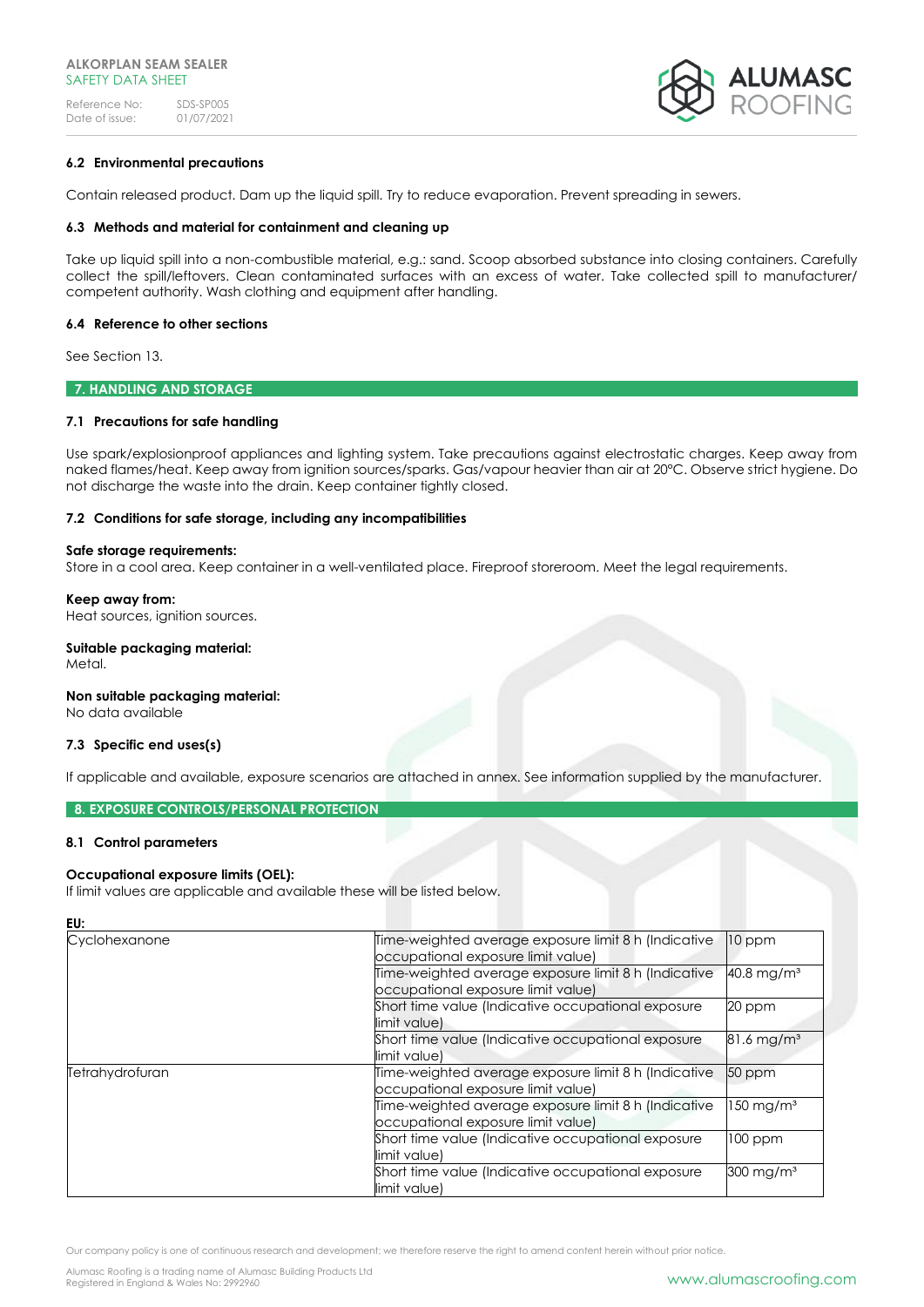Reference No: SDS-SP005<br>Date of issue: 01/07/2021 Date of issue:



# **Belgium:**

| Chlorure de Polyvinyle (Fraction Alvéolaire) | Time-weighted average exposure limit 8 h | mg/m <sup>3</sup>        |
|----------------------------------------------|------------------------------------------|--------------------------|
| Cyclohexanone                                | Time-weighted average exposure limit 8 h | 10 ppm                   |
|                                              | Time-weighted average exposure limit 8 h | $40.8$ mg/m <sup>3</sup> |
|                                              | Short time value                         | 20 ppm                   |
|                                              | Short time value                         | $81.6 \,\mathrm{mg/m^3}$ |
| Tétrahydrofurane                             | Time-weighted average exposure limit 8 h | 50 ppm                   |
|                                              | Time-weighted average exposure limit 8 h | $150 \text{ mg/m}^3$     |
|                                              | Short time value                         | $100$ ppm                |
|                                              | Short time value                         | $300 \text{ mg/m}^3$     |
| Titane (Dioxyde de)                          | Time-weighted average exposure limit 8 h | $10 \,\mathrm{mg/m^3}$   |

## **The Netherlands:**

| Cyclohexanon     | Short time value (Public occupational exposure limit<br>value)                         | 12 ppm                  |
|------------------|----------------------------------------------------------------------------------------|-------------------------|
|                  | Short time value (Public occupational exposure limit<br>value)                         | $50 \,\mathrm{mg/m^3}$  |
| Tetrahydrofuraan | Time-weighted average exposure limit 8 h (Public<br>occupational exposure limit value) | $100$ ppm               |
|                  | Time-weighted average exposure limit 8 h (Public<br>occupational exposure limit value) | $300 \text{ mg/m}^3$    |
|                  | Short time value (Public occupational exposure limit<br>value)                         | $200$ ppm               |
|                  | Short time value (Public occupational exposure limit<br>value)                         | $600 \,\mathrm{mg/m^3}$ |

#### **France:**

| Cyclohexanone              | Time-weighted average exposure limit 8 h (VRC:<br>Valeur réglementaire contraignante) | 10 ppm                   |
|----------------------------|---------------------------------------------------------------------------------------|--------------------------|
|                            | Time-weighted average exposure limit 8 h (VRC:<br>Valeur réglementaire contraignante) | $40.8$ mg/m <sup>3</sup> |
|                            | Short time value (VRC: Valeur réglementaire<br>contraignante)                         | 20 ppm                   |
|                            | Short time value (VRC: Valeur réglementaire<br>contraignante)                         | $81.6$ mg/m <sup>3</sup> |
| Tétrahydrofuranne          | Time-weighted average exposure limit 8 h (VRC:<br>Valeur réglementaire contraignante) | 50 ppm                   |
|                            | Time-weighted average exposure limit 8 h (VRC:<br>Valeur réglementaire contraignante) | $150 \text{ mg/m}^3$     |
|                            | Short time value (VRC: Valeur réglementaire<br>contraignante)                         | 100 ppm                  |
|                            | Short time value (VRC: Valeur réglementaire<br>contraignante)                         | $300$ mg/m <sup>3</sup>  |
| Titane (Dioxyde De), En Ti | Time-weighted average exposure limit 8 h (VL: Valeur<br>non réglementaire indicative) | $10$ mg/m <sup>3</sup>   |

# **Germany:**

| Cyclohexanon          | Time-weighted average exposure limit 8 h (TRGS 900) | 20 ppm                 |
|-----------------------|-----------------------------------------------------|------------------------|
|                       | Time-weighted average exposure limit 8 h (TRGS 900) | $80 \,\mathrm{mg/m^3}$ |
| Kieselsäuren, Amorphe | Time-weighted average exposure limit 8 h (TRGS 900) | 4 mg/m <sup>3</sup>    |
| Tetrahydrofuran       | Time-weighted average exposure limit 8 h (TRGS 900) | 50 ppm                 |
|                       | Time-weighted average exposure limit 8 h (TRGS 900) | $150 \text{ mg/m}^3$   |

# **UK:**

| vr.                               |                                                                                                                                          |                        |
|-----------------------------------|------------------------------------------------------------------------------------------------------------------------------------------|------------------------|
| Cyclohexanone                     | Time-weighted average exposure limit 8 h (Workplace 10 ppm<br>exposure limit 10 ppm (EH40/2005))                                         |                        |
| Cyclohexanone                     | Time-weighted average exposure limit 8 h (Workplace 41 mg/m <sup>3</sup><br>exposure limit (EH40/2005))                                  |                        |
|                                   | Short time value (Workplace exposure limit<br>(EH40/2005))                                                                               | 20 ppm                 |
|                                   | Short time value (Workplace exposure limit<br>(EH40/2005))                                                                               | $82 \,\mathrm{mg/m^3}$ |
| Polyvinyl Chloride inhalable dust | Time-weighted average exposure limit 8 h (Workplace  10 mg/m <sup>3</sup><br>$\left  \frac{1}{2005} \right $ exposure limit (EH40/2005)) |                        |

Our company policy is one of continuous research and development; we therefore reserve the right to amend content herein without prior notice.

Alumasc Roofing is a trading name of Alumasc Building Products Ltd<br>Registered in England & Wales No: 2992960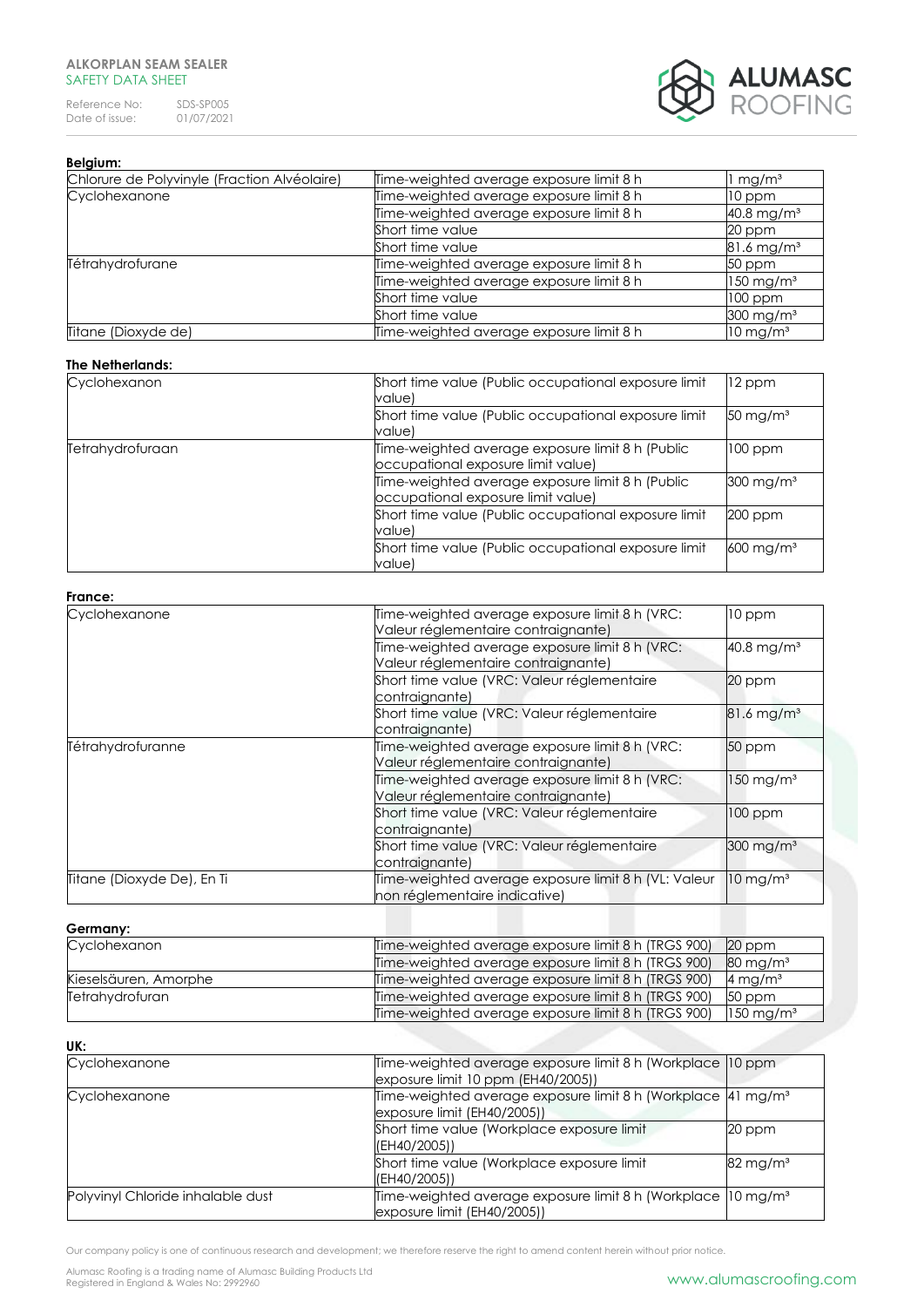Reference No: SDS-SP005<br>Date of issue: 01/07/2021 Date of issue:



| Polyvinyl chloride respirable dust | Time-weighted average exposure limit 8 h (Workplace 4 mg/m <sup>3</sup><br>$\alpha$ exposure limit (EH40/2005)) |                      |
|------------------------------------|-----------------------------------------------------------------------------------------------------------------|----------------------|
| Tetrahydrofuran                    | Time-weighted average exposure limit 8 h (Workplace 50 ppm<br>exposure limit (EH40/2005))                       |                      |
|                                    | Time-weighted average exposure limit 8 h (Workplace 150 mg/m <sup>3</sup><br>exposure limit (EH40/2005))        |                      |
|                                    | Short time value (Workplace exposure limit<br>(EH40/2005))                                                      | 100 ppm              |
|                                    | Short time value (Workplace exposure limit<br>(EH40/2005))                                                      | $300 \text{ mg/m}^3$ |
| Titanium Dioxide respirable        | Time-weighted average exposure limit 8 h (Workplace 4 mg/m <sup>3</sup><br>exposure limit (EH40/2005))          |                      |
| Titanium Dioxide total Inhalable   | Time-weighted average exposure limit 8 h (Workplace 10 mg/m <sup>3</sup><br>exposure limit (EH40/2005))         |                      |

# **USA (TLV-ACGIH):**

| Cyclohexanone            | Time-weighted average exposure limit 8 h (TLV -                                                  | 20 ppm                 |
|--------------------------|--------------------------------------------------------------------------------------------------|------------------------|
|                          | <b>Adopted Value)</b>                                                                            |                        |
|                          | Short time value (TLV - Adopted Value)                                                           | 50 ppm                 |
| Polyvinyl Chloride (PVC) | $1$ mg/m <sup>3</sup> $(R)$<br>Time-weighted average exposure limit 8 h (TLV -<br>Adopted Value) |                        |
| Tetrahydrofuran          | Time-weighted average exposure limit 8 h (TLV -<br>Adopted Value)                                | 50 ppm                 |
|                          | Short time value (TLV - Adopted Value)                                                           | $100$ ppm              |
| <b>Titanium Dioxide</b>  | Time-weighted average exposure limit 8 h (TLV -<br><b>Adopted Value)</b>                         | $10 \,\mathrm{mg/m^3}$ |

(R): Respirable fraction.

## **National biological limit values:**

If limit values are applicable and available these will be listed below.

#### **Germany:**

| Tetrahydrofuran<br>(Tetrahydrofuran) | Urin: expositionsende, bzw.<br>schichtende | $2$ mg/l | 11/2012 Ständige Senatskommission zur<br>Prüfung gesundheitsschädlicher<br>Arbeitsstoffe der DFG |
|--------------------------------------|--------------------------------------------|----------|--------------------------------------------------------------------------------------------------|
|--------------------------------------|--------------------------------------------|----------|--------------------------------------------------------------------------------------------------|

# **UK:**

| Cyclohexanone<br>(Cyclohexanol) | Jrine: post shift | mmol/mol creatinine |
|---------------------------------|-------------------|---------------------|
|                                 |                   |                     |

#### **USA:**

| Cyclohexanone (1,2-Cyclohexanediol) | Urine: end of shift at end of workweek | 80 mg/L |
|-------------------------------------|----------------------------------------|---------|
| Cyclohexanone (Cyclohexanol)        | Urine: end of shift                    | 8 ma/L  |
| Tetrahydrofuran (Tetrahydrofuran)   | Urine: end of shift                    | 2 mg/L  |

| <b>Sampling methods:</b>                                             |              |               |
|----------------------------------------------------------------------|--------------|---------------|
| <b>Product name</b>                                                  | Test         | <b>Number</b> |
| Cyclohexanone (Ketones I)                                            | <b>NIOSH</b> | 1300          |
| Cyclohexanone (Ketones I)                                            | <b>NIOSH</b> | 2555          |
| Cyclohexanone (Volatile organic compounds)                           | <b>NIOSH</b> | 2549          |
| Cyclohexanone                                                        | <b>OSHA</b>  |               |
| Fumed (Silica, Amorphous)                                            | <b>NIOSH</b> | 7501          |
| Silica, Amorphous (respirable)                                       | <b>NIOSH</b> | 7501          |
| Tetrafluoroethylene (organic and inorganic gases by Extractive FTIR) | <b>NIOSH</b> | 3800          |
| Tetrahydrofuran                                                      | <b>NIOSH</b> | 1609          |
| Tetrahydrofuran                                                      | <b>OSHA</b>  |               |
| TiO <sub>2</sub>                                                     | <b>NIOSH</b> | 7302          |
| TiO <sub>2</sub>                                                     | <b>NIOSH</b> | 7304          |

# **Applicable limit values when using the substance or mixture as intended:**

If limit values are applicable and available these will be listed below.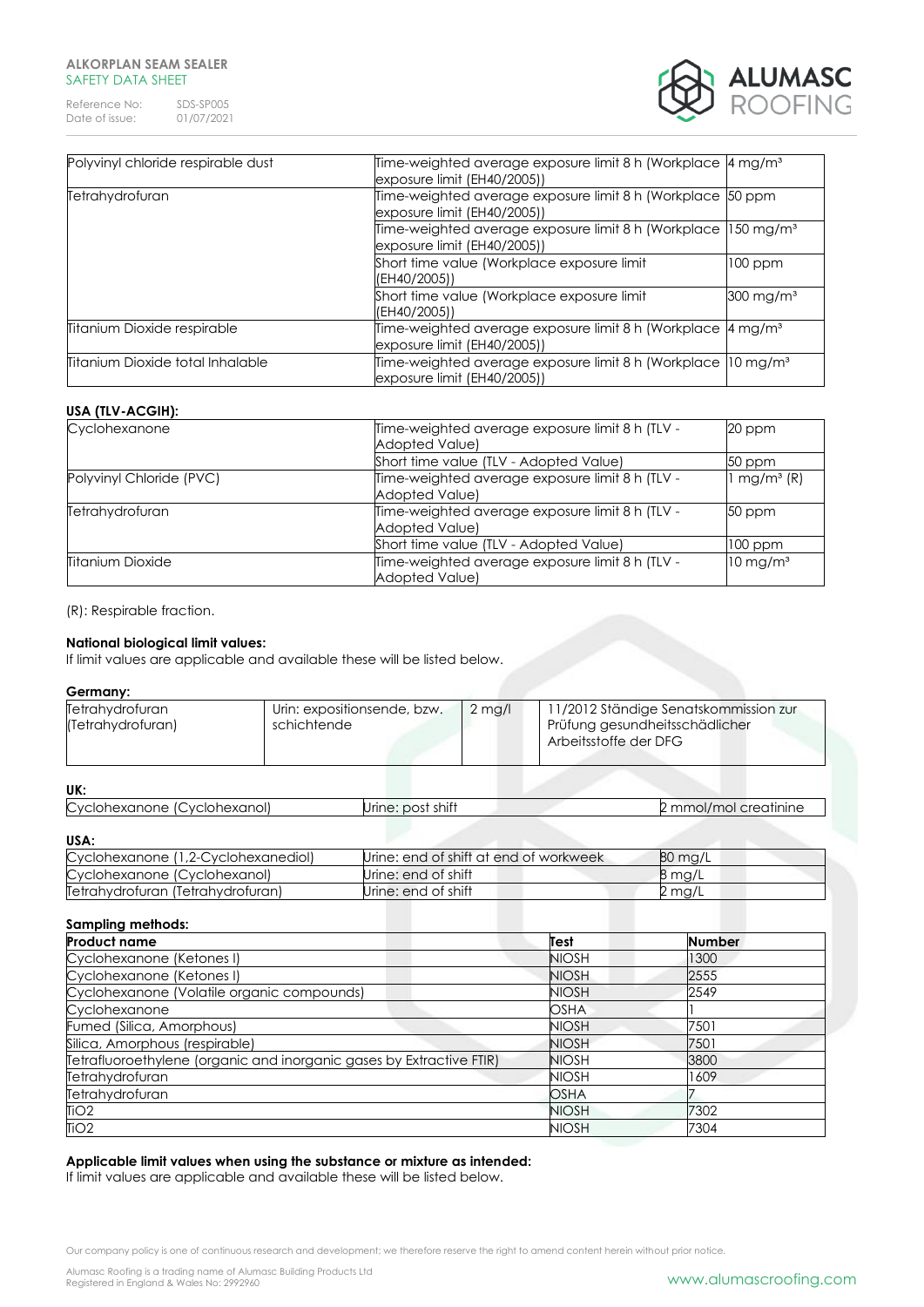

## **Threshold values:**

# **DNEL/DMEL – Workers:**

#### **Tetrahydrofuran:**

| <b>Effect level (DNEL/DMEL)</b> | Type                                  | Nalue                    |
|---------------------------------|---------------------------------------|--------------------------|
| <b>DNEL</b>                     | Long-term systemic effects inhalation | $72.4 \,\mathrm{mg/m^3}$ |
|                                 | Acute systemic effects inhalation     | 96 mg/m $3$              |
|                                 | Long-term local effects inhalation    | $150 \,\mathrm{mg/m^3}$  |
|                                 | Acute local effects inhalation        | $300 \,\mathrm{mg/m^3}$  |
|                                 | Long-term systemic effects dermal     | 12.6 mg/kg bw/day        |

#### **Silica, Pyrogenic:**

| <b>Effect</b><br>EL/DMEL)<br>DNE<br>level | Tvpe                                                   | <b>Value</b>      |
|-------------------------------------------|--------------------------------------------------------|-------------------|
| <b>DNEL</b>                               | ; inhalation<br>systemic<br>ettects<br>⊿-term<br>∟ona∹ | ma/m <sup>3</sup> |

#### **Cyclohexanone:**

| <b>Effect level (DNEL/DMEL)</b> | Type                                  | Value                  |
|---------------------------------|---------------------------------------|------------------------|
| <b>DNEL</b>                     | Long-term systemic effects inhalation | $40 \text{ mg/m}^3$    |
|                                 | Acute systemic effects inhalation     | $80 \text{ mg/m}^3$    |
|                                 | Long-term local effects inhalation    | $40 \text{ mg/m}^3$    |
|                                 | Acute local effects inhalation        | $80 \,\mathrm{mg/m^3}$ |
|                                 | Long-term systemic effects dermal     | 4 mg/kg bw/day         |
|                                 | Acute systemic effects dermal         | 4 mg/kg bw/day         |

## **Bis(2-Propylheptyl) Phthalate:**

| <b>Effect level (DNEL/DMEL)</b> | Tvpe                                  | Value                    |
|---------------------------------|---------------------------------------|--------------------------|
| <b>DNEL</b>                     | Long-term systemic effects inhalation | $28.8 \,\mathrm{ma/m^3}$ |
|                                 | Long-term local effects inhalation    | $8.4 \,\mathrm{ma/m^3}$  |
|                                 | Long-term systemic effects dermal     | 102.08 mg/kg bw/day      |

## **DNEL/DMEL - General population:**

## **Tetrahydrofuran:**

| <b>Effect level (DNEL/DMEL)</b> | Type                                  | Value                   |
|---------------------------------|---------------------------------------|-------------------------|
| <b>DNEL</b>                     | Long-term systemic effects inhalation | $13 \,\mathrm{mg/m^3}$  |
|                                 | Acute systemic effects inhalation     | $52 \,\mathrm{mg/m^3}$  |
|                                 | Long-term local effects inhalation    | $75 \,\mathrm{mg/m^3}$  |
|                                 | Acute local effects inhalation        | $150$ mg/m <sup>3</sup> |
|                                 | Long-term systemic effects dermal     | 1.5 mg/kg bw/day        |
|                                 | Long-term systemic effects oral       | 1.5 mg/kg bw/day        |

#### **Cyclohexanone:**

| <b>Effect level (DNEL/DMEL)</b> | Type                                  | Value                  |
|---------------------------------|---------------------------------------|------------------------|
| <b>DNEL</b>                     | Long-term systemic effects inhalation | $10 \,\mathrm{mg/m^3}$ |
|                                 | Acute systemic effects inhalation     | $20 \,\mathrm{mg/m^3}$ |
|                                 | Long-term local effects inhalation    | $20 \,\mathrm{mg/m^3}$ |
|                                 | Acute local effects inhalation        | $40 \,\mathrm{mg/m^3}$ |
|                                 | Long-term systemic effects dermal     | mg/kg bw/day           |
|                                 | Acute systemic effects dermal         | mg/kg bw/day           |
|                                 | Long-term systemic effects oral       | 1.5 mg/kg bw/day       |
|                                 | Acute systemic effects oral           | 1.5 mg/kg bw/day       |

# **Bis(2-Propylheptyl) Phthalate:**

| <b>Effect level (DNEL/DMEL)</b> | Type                                  | <b>Value</b>             |
|---------------------------------|---------------------------------------|--------------------------|
| <b>DNEL</b>                     | Long-term systemic effects dermal     | $61.25$ mg/kg bw/day     |
|                                 | Long-term systemic effects inhalation | $8.52 \,\mathrm{mg/m^3}$ |
|                                 | Long-term systemic effects oral       | 4.9 mg/kg bw/day         |
|                                 | Long-term local effects inhalation    | $2.5 \,\mathrm{mg/m^3}$  |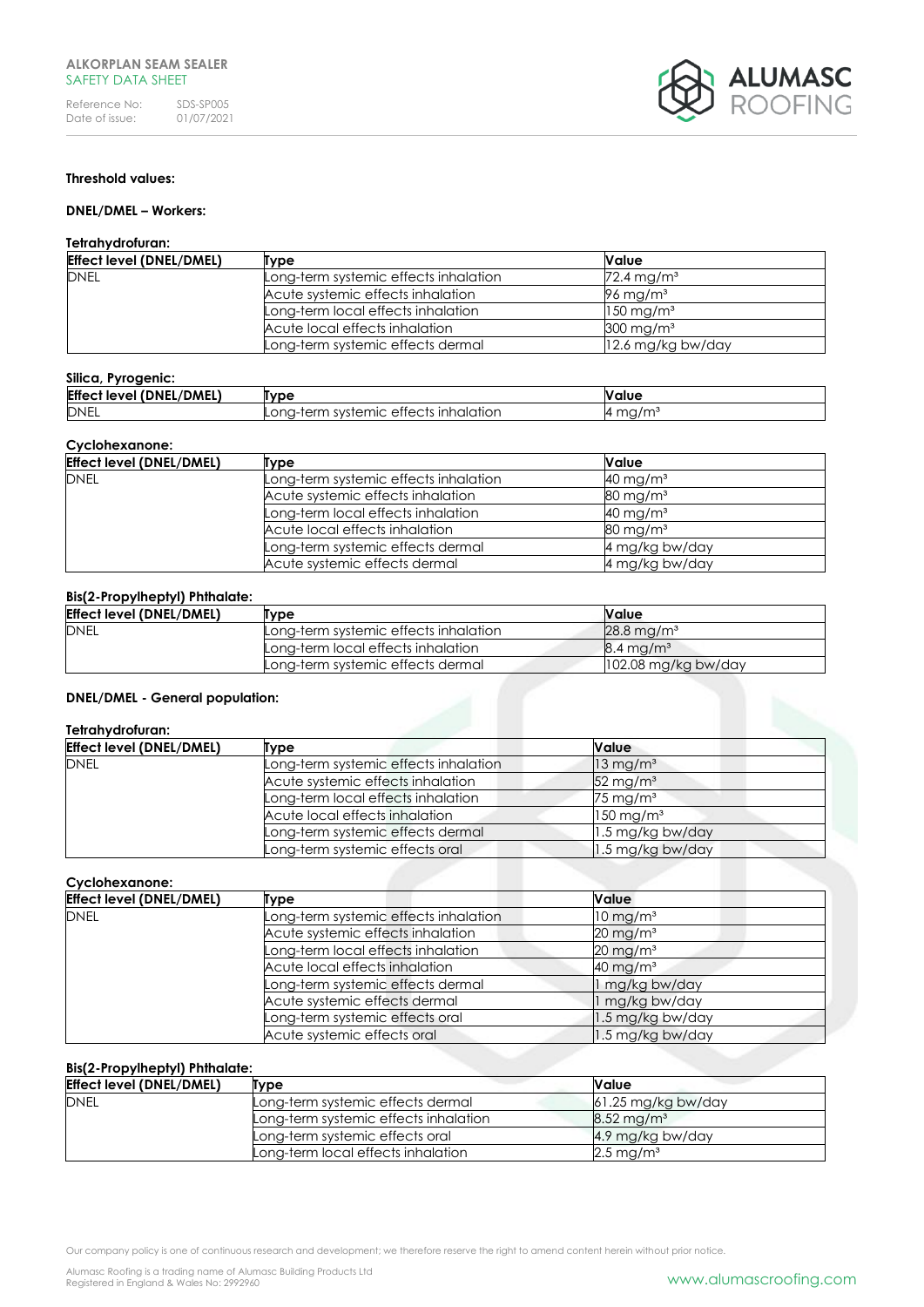Reference No: SDS-SP005<br>Date of issue: 01/07/2021 Date of issue:



# **PNEC:**

| Tetrahydrofuran:                    |                        |
|-------------------------------------|------------------------|
| <b>Compartments</b>                 | <b>Value</b>           |
| Fresh water                         | $4.32$ mg/l            |
| Marine water                        | $0.432$ mg/l           |
| Fresh water (intermittent releases) | $21.6$ mg/l            |
| <b>STP</b>                          | 4.6 mg/l               |
| Fresh water sediment                | 23.3 mg/kg sediment dw |
| Marine water sediment               | 2.33 mg/kg sediment dw |
| Soil                                | 2.13 mg/kg soil dw     |
| Oral                                | 67 mg/kg food          |

# **Cyclohexanone:**

| <b>Compartments</b>                 | <b>Value</b>            |
|-------------------------------------|-------------------------|
| Fresh water                         | $0.033$ mg/l            |
| Marine water                        | $0.003$ mg/l            |
| Fresh water (intermittent releases) | $0.329$ mg/l            |
| <b>STP</b>                          | $10$ mg/l               |
| Fresh water sediment                | 0.095 mg/kg sediment dw |
| Soil                                | 0.014 mg/kg soil dw     |

# **Bis(2-Propylheptyl) Phthalate:**

| <b>Compartments</b> | Value                           |
|---------------------|---------------------------------|
| Soil                | ma<br>$\sim$<br>dw<br>יושי<br>╵ |

## **Control banding:**

If applicable and available, it will be listed below.

#### **8.2 Exposure controls**

The information in this section is a general description. If applicable and available, exposure scenarios are attached in annex. Always use the relevant exposure scenarios that correspond to your identified use.

#### **Appropriate engineering controls:**

Use spark/explosion proof appliances and lighting system. Take precautions against electrostatic charges. Keep away from naked flames/heat. Keep away from ignition sources/sparks. Measure the concentration in the air regularly. Work under local exhaust/ventilation.

#### **Individual protection measures, such as personal protective equipment:**

Observe strict hygiene. Do not eat, drink or smoke during work.

| Respiratory protection: | Full face mask with filter type A at conc. in air > exposure limit. |
|-------------------------|---------------------------------------------------------------------|
| Hand protection:        | Protective gloves against chemicals (EN374).                        |
| Eye protection:         | Protective goggles.                                                 |
| Skin protection:        | Protective clothing.                                                |

#### **Environmental exposure controls:**

See Sections 6.2, 6.3 & 13.

#### **9. PHYSICAL AND CHEMICAL PROPERTIES**

## **9.1 Information on basic physical and chemical properties**

| Physical form:    | Liquid.                      |
|-------------------|------------------------------|
| Odour:            | Characteristic odour.        |
| Odour threshold:  | No data available.           |
| Colour:           | No data available on colour. |
| Particle size:    | Not applicable (liquid).     |
| Explosion limits: | No data available.           |

Our company policy is one of continuous research and development; we therefore reserve the right to amend content herein without prior notice.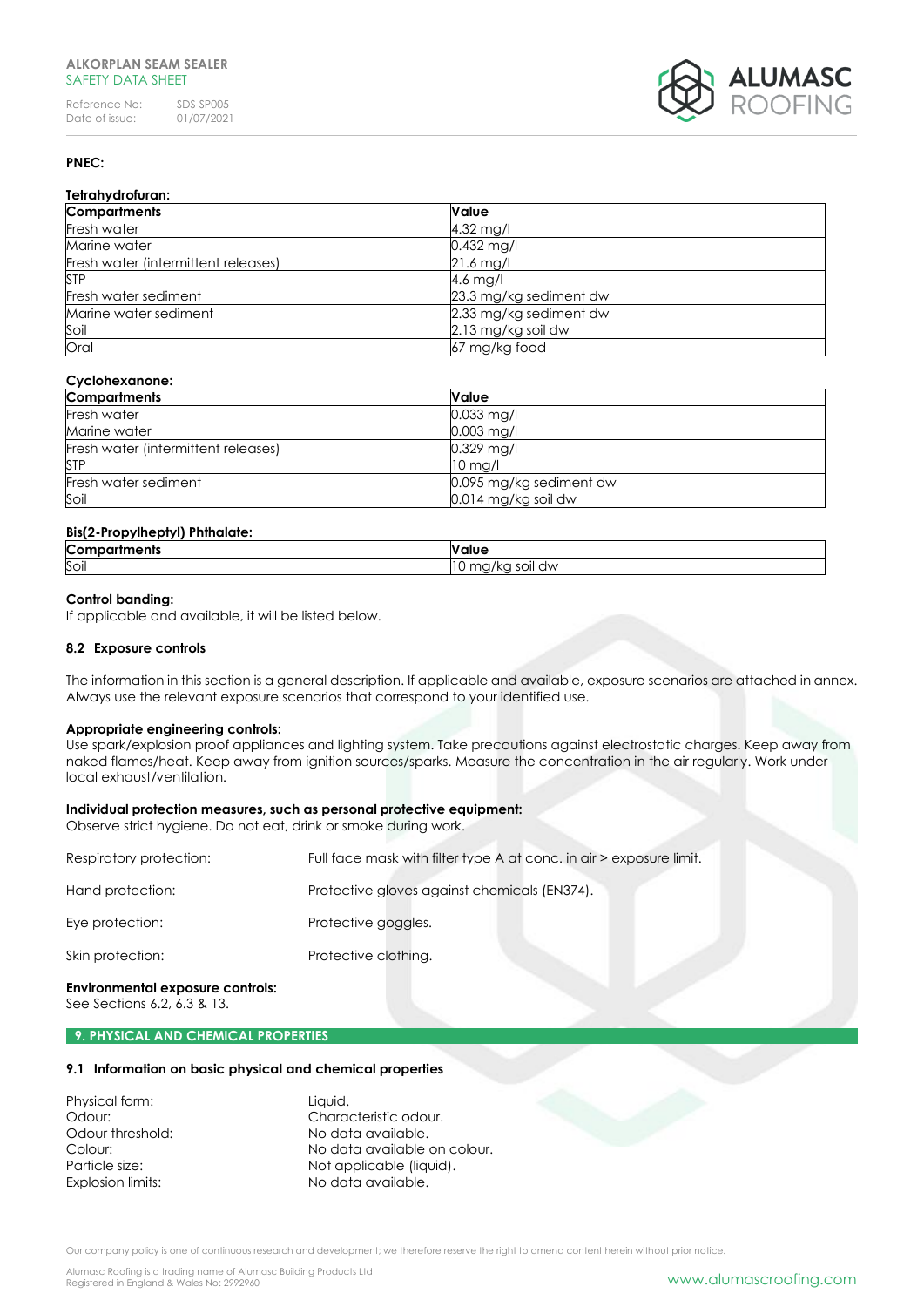Reference No: SDS-SP005<br>Date of issue: 01/07/2021 Date of issue:



Flammability: Highly flammable liquid and vapour. Log Kow: Not applicable (mixture). Dynamic viscosity: No data available. Kinematic viscosity: No data available. Melting point: No data available. Boiling point: No data available. Evaporation rate: No data available. Relative vapour density: No data available. Vapour pressure: No data available. Solubility: Solubility: No data available. Relative density: No data available. Decomposition temperature: No data available. Auto-ignition temperature: No data available. Flash point: No data available. Explosive properties: No chemical group associated with explosive properties. Oxidising properties: No chemical group associated with oxidising properties. pH:  $P$  No data available.

## **9.2 Other information**

No data available.

## **10. STABILITY AND REACTIVITY**

## **10.1 Reactivity**

May be ignited by sparks. Gas/vapour spreads at floor level: ignition hazard.

#### **10.2 Chemical stability**

Stable under normal conditions.

#### **10.3 Possibility of hazardous reactions**

No data available.

## **10.4 Conditions to avoid**

#### **Precautionary measures:**

Use spark/explosion proof appliances and lighting system. Take precautions against electrostatic charges. Keep away from naked flames/heat. Keep away from ignition sources/sparks.

#### **10.5 Incompatible materials**

No data available.

#### **10.6 Hazardous decomposition products**

#### **On burning:**

Release of toxic and corrosive gases/vapours (Hydrogen Chloride, Carbon Monoxide - Carbon Dioxide).

**11. TOXICOLOGICAL INFORMATION**

#### **11.1 Information on toxicological effects**

#### **Test results:**

## **Acute toxicity:**

#### **Liquid PVC 81038:**

No (test)data on the mixture available. Judgement is based on the relevant ingredients.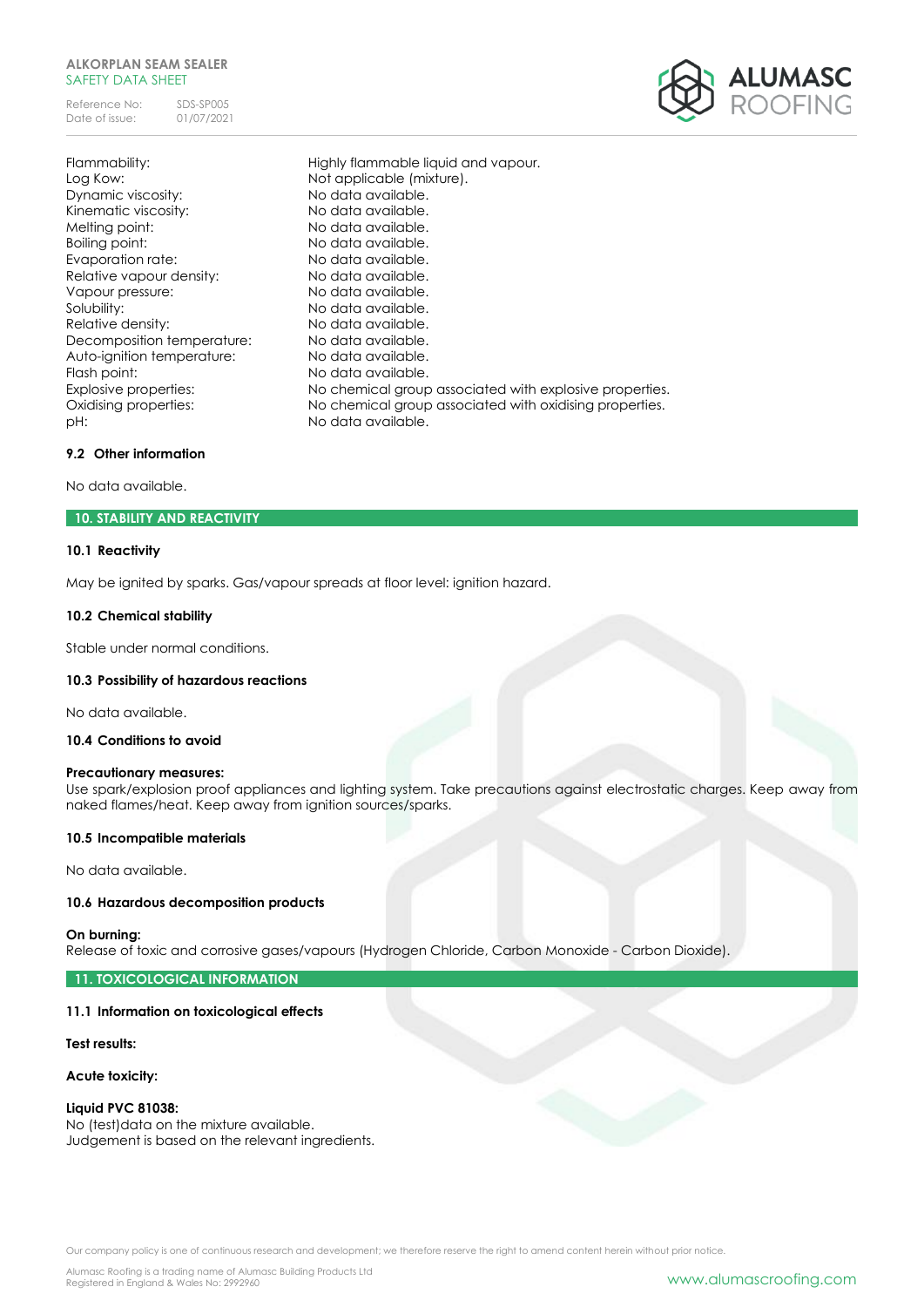Reference No: SDS-SP005<br>Date of issue: 01/07/2021 Date of issue:



# **Tetrahydrofuran:**

| Route of exposure | Parameter | Method          | Value             | <b>Exposure time</b> | <b>Species</b>        | Value                 |
|-------------------|-----------|-----------------|-------------------|----------------------|-----------------------|-----------------------|
|                   |           |                 |                   |                      |                       | determination         |
| Oral              | LD50      |                 | $1650$ mg/kg bw   |                      | Rat (male/<br>female) | Experimental<br>value |
| Dermal            | LD50      | <b>OECD 402</b> | $>$ 2000 mg/kg bw | 24 h                 | Rat (male/<br>female) | Experimental<br>value |
| <b>Inhalation</b> | LC50      | Other           | $>$ 14.7 mg/l     | 6 h                  | Rat (male/<br>female) | Experimental<br>value |

# **Silica, Pyrogenic:**

| Route of exposure | <b>Parameter</b> | Method | Value      | <b>Exposure time</b> | <b>Species</b> |
|-------------------|------------------|--------|------------|----------------------|----------------|
| Oral              | .D50             |        | 3160 mg/kg |                      | Rat            |
| Dermal            | .D50             |        | 5000 mg/kg |                      | Rabbit         |

#### **Cyclohexanone:**

| Route of exposure    | <b>Parameter</b> | Method           | Value            | <b>Exposure time Species</b> |                       | Value                 | Remark   |
|----------------------|------------------|------------------|------------------|------------------------------|-----------------------|-----------------------|----------|
|                      |                  |                  |                  |                              |                       | <b>determination</b>  |          |
| Oral                 | LD50             | <b>BASF</b> test | 1890 mg/kg       |                              | Rat                   | Experimental          | Aqueous  |
|                      |                  |                  | bw               |                              |                       | value                 | solution |
| Dermal               |                  |                  |                  |                              |                       | Data waiving          |          |
| Dermal               |                  |                  | Vategory 4       |                              |                       | Annex VI              |          |
| Inhalation (vapours) | LC50             | <b>BASF</b> test | $> 6.2$ mg/l air | l4h                          | Rat (male/<br>female) | Experimental<br>value |          |

## **Polyvinylchloride:**

| Route of exposure | Parameter | Method | Value        | <b>Exposure time</b> | <b>Species</b> | <b>Value</b><br>determination |
|-------------------|-----------|--------|--------------|----------------------|----------------|-------------------------------|
| Oral              | LD50      |        | > 2000 mg/kg |                      | Rat            | Literature studv              |
| Dermal            | LD50      |        | > 2000 mg/kg |                      | <b>Rabbit</b>  | Literature studv              |

## **Bis(2-Propylheptyl) Phthalate:**

| Route of exposure    | Parameter | Method                    | Value          | <b>Exposure time</b> | <b>Species</b>                         | Value<br>determination |
|----------------------|-----------|---------------------------|----------------|----------------------|----------------------------------------|------------------------|
| Oral                 | LD50      | Equivalent<br>to OECD 401 | > 5000 mg/kg   |                      | Rat (male /<br>female)                 | Experimental<br>value  |
| Dermal               | LD50      | Equivalent<br>to OECD 402 | $>$ 2000 mg/kg | 24 h                 | Rabbit (male / Experimental<br>female) | value                  |
| Inhalation (aerosol) | LC50      | Equivalent<br>to OECD 403 | $> 5$ ma/      | 4h                   | Rat (male /<br>female)                 | Experimental<br>value  |

# **Titanium Dioxide:**

| Route of exposure | Parameter | Method   | <b>Value</b>      | <b>Exposure time</b> | <b>Species</b> | <b>Value</b>         |  |  |
|-------------------|-----------|----------|-------------------|----------------------|----------------|----------------------|--|--|
|                   |           |          |                   |                      |                | <b>determination</b> |  |  |
| Oral              | LD50      | OECD 425 | $>$ 5000 mg/kg bw |                      | Rat (female)   | Experimental         |  |  |
|                   |           |          |                   |                      |                | value                |  |  |
| Dermal            |           |          |                   |                      |                | Data waiving         |  |  |
| Inhalation (dust) | LC50      | Other    | $> 6.82$ mg/l     | 4                    | Rat (male)     | Experimental         |  |  |
|                   |           |          |                   |                      |                | value                |  |  |

## **Conclusion:**

Not classified for acute toxicity.

# **Corrosion/Irritation:**

# **Liquid PVC 81038:**

No (test) data on the mixture available. Classification is based on the relevant ingredients.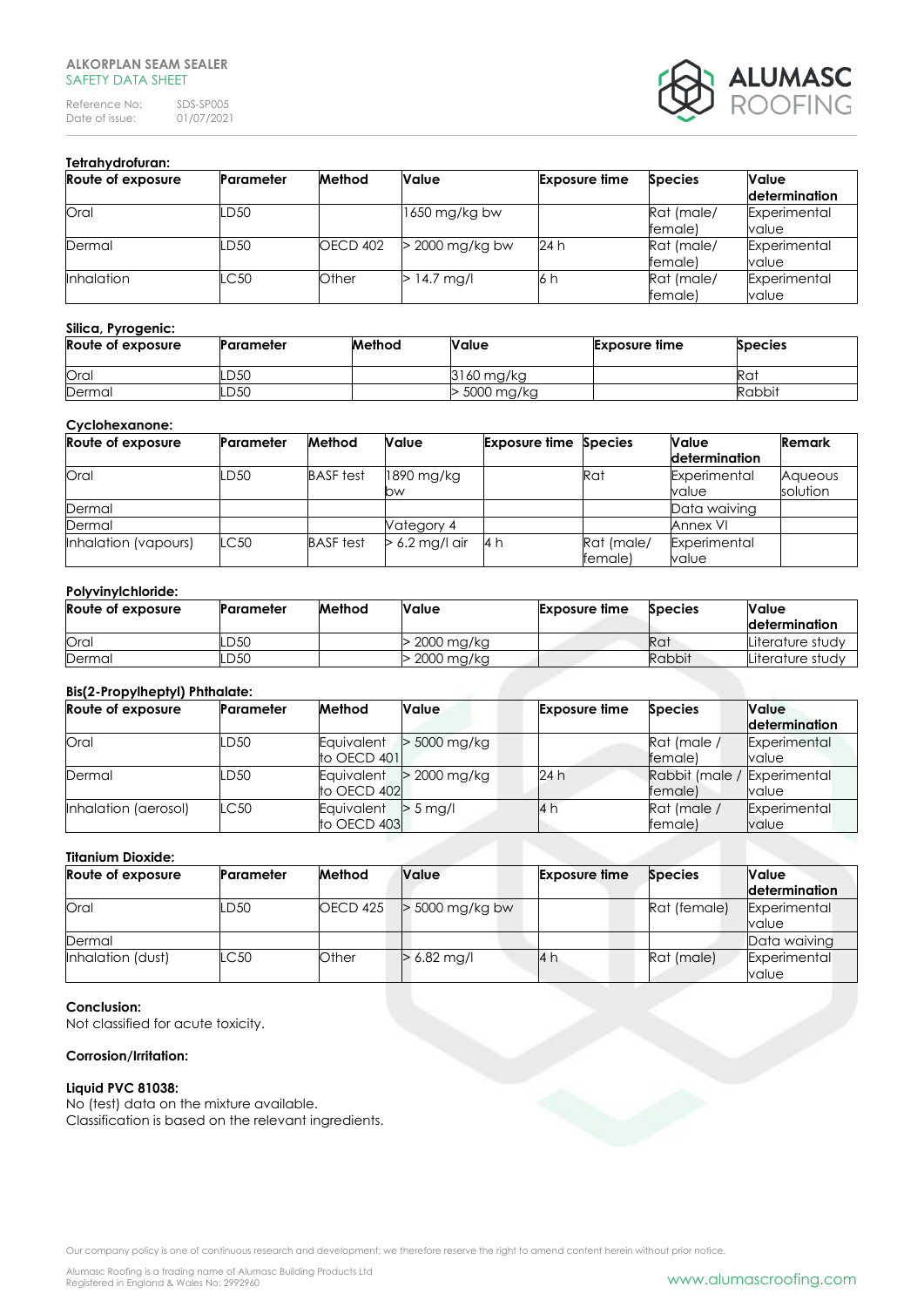Reference No: SDS-SP005<br>Date of issue: 01/07/2021 Date of issue:



# **Tetrahydrofuran:**

| Route of exposure | Result                       | Method | <b>Exposure time</b> | Time point | <b>Species</b> | Value<br>determination |
|-------------------|------------------------------|--------|----------------------|------------|----------------|------------------------|
| Eye               | Irritating:<br>Cat.2         |        |                      |            |                | Annex VI               |
| <b>Inhalation</b> | Irritating:<br>STOT SE Cat.3 |        |                      |            |                | Annex VI               |

Classification of this substance according to Annex VI is debatable as it does not correspond to the conclusion from the test.

#### **Cyclohexanone:**

| Route of exposure   | Result            | Method   | <b>Exposure time</b> | Time point | <b>Species</b>  | Value         |
|---------------------|-------------------|----------|----------------------|------------|-----------------|---------------|
|                     |                   |          |                      |            |                 | determination |
| N/A (in vitro test) | Serious eye       |          | $3.5$ minutes        |            | <b>Isolated</b> | Experimental  |
|                     | damage            |          |                      |            | chicken eye     | value         |
| Skin                | <b>Irritating</b> | OECD 404 | -4 I                 | 3 minutes, | Rabbit          | Experimental  |
|                     |                   |          |                      |            |                 | value         |

#### **Bis(2-Propylheptyl) Phthalate:**

| Route of exposure | Result         | Method          | <b>Exposure lime</b> | Time point       | <b>Species</b> | <b>Value</b><br>determination |
|-------------------|----------------|-----------------|----------------------|------------------|----------------|-------------------------------|
| Eye               | Not irritating | <b>OECD 405</b> | 24 h                 | 1:24:48:<br>72 h | Rabbit         | Experimental<br>value         |
| Skin              | Not irritating | <b>OECD 404</b> | 14 h                 | 1:24:48:<br>72 h | Rabbit         | Experimental<br>value         |

# **Titanium Dioxide:**

| Route of exposure | Result         | Method                    | <b>Exposure lime</b> | Time point       | <b>Species</b> | Value<br>determination |
|-------------------|----------------|---------------------------|----------------------|------------------|----------------|------------------------|
| Eye               | Not irritating | <b>OECD 405</b>           |                      | 1:24:48:<br>72 h | Rabbit         | Experimental<br>value  |
| Skin              | Not irritating | Eauivalent<br>to OECD 404 | 14 h                 |                  | Rabbit         | Experimental<br>value  |

## **Conclusion:**

Causes serious eye damage. May cause respiratory irritation. Not classified as irritating to the skin

#### **Respiratory or skin sensitisation:**

# **Liquid PVC 81038:**

No (test) data on the mixture available. Judgement is based on the relevant ingredients.

#### **Tetrahydrofuran:**

| Route of exposure | Result          | Method                  | <b>Exposure time</b> | <b>Observation Species</b> |                             | Nalue                |
|-------------------|-----------------|-------------------------|----------------------|----------------------------|-----------------------------|----------------------|
|                   |                 |                         |                      | ltime point                |                             | <b>determination</b> |
| Skir              | Not sensitizing | <b>Eauivalent</b>       |                      |                            | Mouse (female) Experimental |                      |
|                   |                 | $\overline{1}$ OECD 429 |                      |                            |                             | value                |

## **Cyclohexanone:**

| Route of exposure  | Result                          | Method                  | <b>Exposure time</b> | <b>Observation Species</b><br>time point |            | Value<br>determination |
|--------------------|---------------------------------|-------------------------|----------------------|------------------------------------------|------------|------------------------|
| <i>Intradermal</i> | Limited positive<br>test result | Guinea pig<br>max. test |                      | 24 h                                     | Guinea pig | Experimental<br>value  |

# **Bis(2-Propylheptyl) Phthalate:**

| Route of exposure | Result          | Method                    | <b>Exposure time</b> | <b>Observation Species</b><br>lime point |                             | Value<br>determination |
|-------------------|-----------------|---------------------------|----------------------|------------------------------------------|-----------------------------|------------------------|
| Skin              | Not sensitizing | Equivalent to<br>OECD 406 |                      | 24 h                                     | Guinea pig<br>(male/female) | Experimental<br>value  |

Our company policy is one of continuous research and development; we therefore reserve the right to amend content herein without prior notice.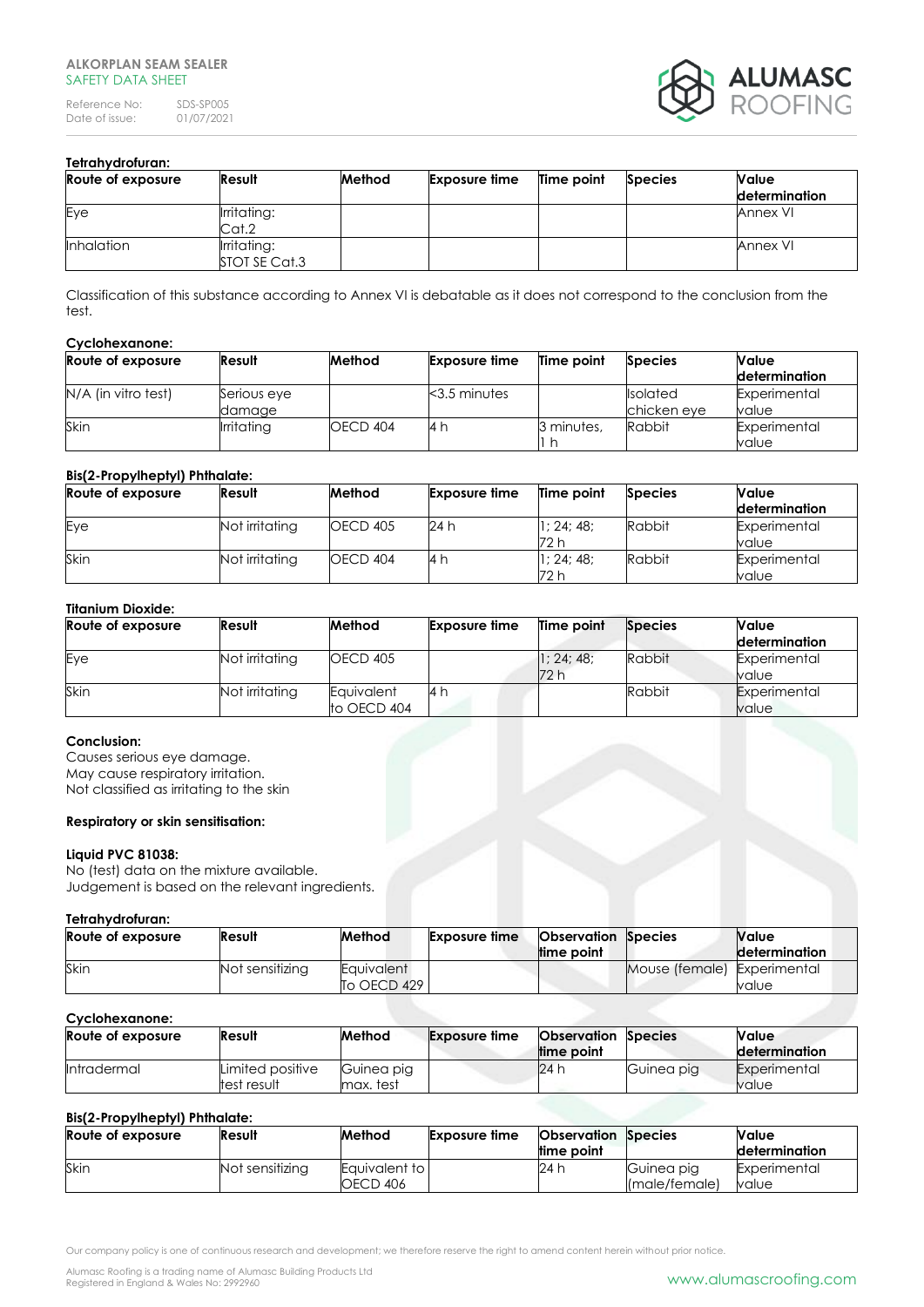Reference No: SDS-SP005<br>Date of issue: 01/07/2021 Date of issue:



# **Titanium Dioxide:**

| Route of exposure | Result          | Method                    | <b>Exposure time</b> | <b>Observation Species</b> |                             | Value         |
|-------------------|-----------------|---------------------------|----------------------|----------------------------|-----------------------------|---------------|
|                   |                 |                           |                      | time point                 |                             | determination |
| Skin              | Not sensitizing | Equivalent to<br>OECD 429 |                      |                            | Mouse (female) Experimental | value         |
| <b>Inhalation</b> | Not sensitizing |                           |                      |                            | Mouse (female) Experimental | value         |

## **Conclusion:**

Not classified as sensitizing for skin. Not classified as sensitizing for inhalation.

# **Specific target organ toxicity:**

# **Liquid PVC 81038:**

No (test) data on the mixture available. Judgement is based on the relevant ingredients.

## **Tetrahydrofuran:**

| Route of exposure     | Parameter    | Method                      | Value                    | Organ                        | <b>Effect</b>            | <b>Exposure</b><br>ltime                     | <b>Species</b>        | <b>Value</b><br><b>determination</b> |
|-----------------------|--------------|-----------------------------|--------------------------|------------------------------|--------------------------|----------------------------------------------|-----------------------|--------------------------------------|
| Oral (drinking water) | <b>NOAEL</b> | Equivalent<br>to OECD 407   | 111.3<br>mg/kg<br>bw/day |                              | No effect                | 4 week(s)                                    | Rat<br>(female)       | Experimental<br>value                |
| Inhalation (vapours)  | <b>NOAEC</b> | Subchronic<br>toxicity test | 1800<br>ppm              | General                      | No effect                | 14 weeks<br>(6 h / day,<br>5 days /<br>week) | Rat (male/<br>female) | Experimental<br>value                |
| Inhalation (vapours)  | <b>NOEC</b>  | <b>EPA OTS</b><br>798.6050  | $1.5 \text{ mg/l}$       | Central<br>nervous<br>system | No effect                | 6 h                                          | Rat (male/<br>female) | Experimental<br>value                |
| Inhalation            |              |                             | STOT SE<br>Cat.3         |                              | Drowsiness,<br>dizziness |                                              |                       | Literature study                     |

#### **Cyclohexanone:**

| Route of exposure     | <b>Parameter Method</b> |          | Value     | Organ | <b>Effect</b> | <b>Exposure</b> | <b>Species</b> | Value               |
|-----------------------|-------------------------|----------|-----------|-------|---------------|-----------------|----------------|---------------------|
|                       |                         |          |           |       |               | ltime           |                | determination       |
| Oral (drinking water) | <b>NOAEL</b>            | OECD 408 | 143 mg/kg |       | No effect     | 3 months        | Rat (male)     | <b>Experimental</b> |
|                       |                         |          | bw/day    |       |               |                 | temale)        | value               |

## **Bis(2-Propylheptyl) Phthalate:**

| <b>PRIST-119PTHICPITIIIIIIIIIIIC.</b><br>Route of exposure | Parameter    | Method   | <b>Value</b>       | Organ | <b>Effect</b> | <b>Exposure</b><br>time | <b>Species</b>        | <b>Value</b><br>determination |
|------------------------------------------------------------|--------------|----------|--------------------|-------|---------------|-------------------------|-----------------------|-------------------------------|
| Oral                                                       | <b>NOAEL</b> | OECD 408 | 39 mg/kg<br>bw/day |       | No effect     | 3 months                | Rat (male/<br>female) | Experimental<br>value         |

| <b>Titanium Dioxide:</b> |             |          |                            |       |               |                                               |                       |                        |
|--------------------------|-------------|----------|----------------------------|-------|---------------|-----------------------------------------------|-----------------------|------------------------|
| Route of exposure        | Parameter   | Method   | <b>Value</b>               | Organ | <b>Effect</b> | <b>Exposure</b><br>time                       | <b>Species</b>        | Value<br>determination |
| Oral (stomach tube)      | <b>NOEL</b> | OECD 407 | 24000<br>mg/kg<br>bw/day   |       | No effect     | 29 days                                       | Rat (male)            | Experimental<br>value  |
| Dermal                   |             |          |                            |       |               |                                               |                       | Data waiving           |
| Inhalation (dust)        | <b>NOEL</b> | Other    | $10 \text{ mg/m}^3$<br>air |       | No effect     | 104 weeks<br>(6 h / day,<br>5 days /<br>week) | Rat (male/<br>female) | Experimental<br>value  |

#### **Conclusion:**

May cause drowsiness or dizziness. Not classified for sub-chronic toxicity.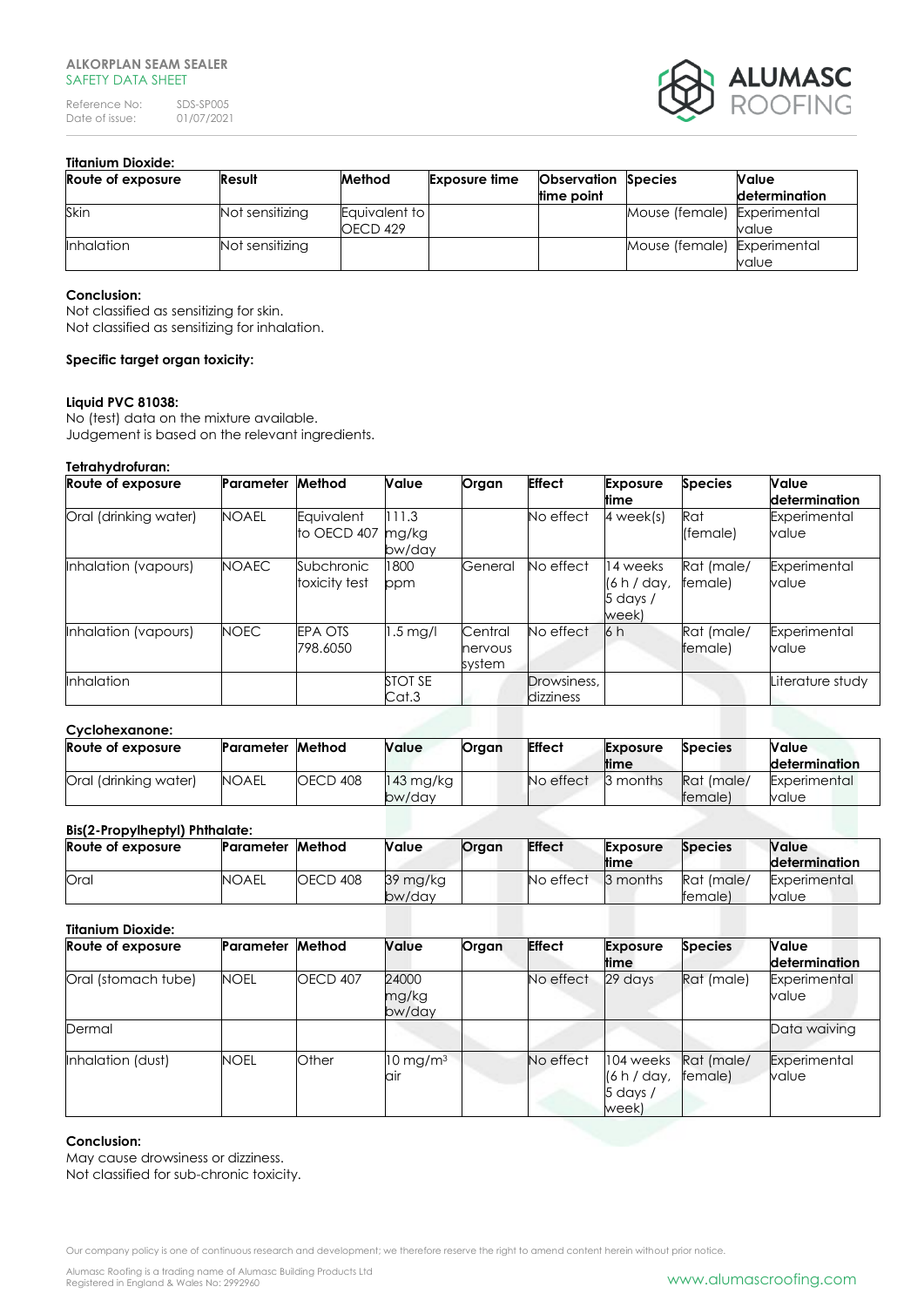

# **Mutagenicity (in vitro):**

## **Liquid PVC 81038:**

No (test) data on the mixture available.

#### **Tetrahydrofuran:**

| Result                                                                       | Method              | Test substrate                 | <b>Effect</b> | Value<br>determination |
|------------------------------------------------------------------------------|---------------------|--------------------------------|---------------|------------------------|
| Negative with metabolic activation,<br>negative without metabolic activation | OECD <sub>476</sub> | Chinese hamster<br>ovary (CHO) | No effect     | Experimental<br>value  |
| Negative with metabolic activation,                                          | Eauivalent to       | Chinese hamster                | No effect     | Experimental           |
| negative without metabolic activation                                        | <b>OECD 473</b>     | ovary (CHO)                    |               | value                  |
| Negative with metabolic activation,                                          | Equivalent to       | Bacteria                       | No effect     | Experimental           |
| negative without metabolic activation                                        | <b>OECD 471</b>     | (S.typhimurium)                |               | value                  |

#### **Cyclohexanone:**

| Result                                | Method          | Test substrate  | <b>Effect</b> | Value         |
|---------------------------------------|-----------------|-----------------|---------------|---------------|
|                                       |                 |                 |               | determination |
| Negative with metabolic activation,   | OECD 476        | Chinese hamster | No effect     | Experimental  |
| negative without metabolic activation |                 | ovary (CHO)     |               | value         |
| Negative with metabolic activation,   | <b>OECD 471</b> | Bacteria        | No effect     | Experimental  |
| negative without metabolic activation |                 | (S.typhimurium) |               | value         |

## **Bis(2-Propylheptyl) Phthalate:**

| Result                                | Method          | Test substrate                 | <b>Effect</b> | Value         |
|---------------------------------------|-----------------|--------------------------------|---------------|---------------|
|                                       |                 |                                |               | determination |
| <b>Negative</b>                       | <b>OECD 473</b> | Chinese hamster lung No effect |               | Experimental  |
|                                       |                 | fibroblasts (V79)              |               | value         |
| Negative with metabolic activation,   | <b>OECD 471</b> | Bacteria                       | No effect     | Experimental  |
| negative without metabolic activation |                 | (S.typhimurium)                |               | value         |
| Negative with metabolic activation,   | OECD 476        | Chinese hamster                | No effect     | Experimental  |
| negative without metabolic activation |                 | ovary (CHO)                    |               | value         |

#### **Titanium Dioxide:**

| Result                                | Method          | Test substrate  |  | <b>Value</b>  |
|---------------------------------------|-----------------|-----------------|--|---------------|
|                                       |                 |                 |  | determination |
| Negative with metabolic activation,   | <b>OECD 473</b> | Chinese hamster |  | Experimental  |
| negative without metabolic activation |                 | ovary (CHO)     |  | value         |

#### **Mutagenicity (in vivo):**

#### **Liquid PVC 81038:**

No (test) data on the mixture available. Judgement is based on the relevant ingredients.

#### **Tetrahydrofuran:**

| <b>Result</b>   | Method                    | Exposure time                             | Test substrate          | Organ        | <b>Value</b><br>determination |
|-----------------|---------------------------|-------------------------------------------|-------------------------|--------------|-------------------------------|
| <b>Negative</b> | Equivalent to OECD<br>474 | 14 weeks<br>(6 h / day,<br>5 days / week) | Mouse (male/<br>female) | <b>Blood</b> | Experimental<br>value         |

# **Cyclohexanone:**

| Result          | Method | <b>Exposure time</b> | Test substrate i      | Organ | Value<br><b>determination</b> |
|-----------------|--------|----------------------|-----------------------|-------|-------------------------------|
| <b>Negative</b> |        | 5 days (7 h /day)    | Rat (male/<br>female) |       | Experimental<br>value         |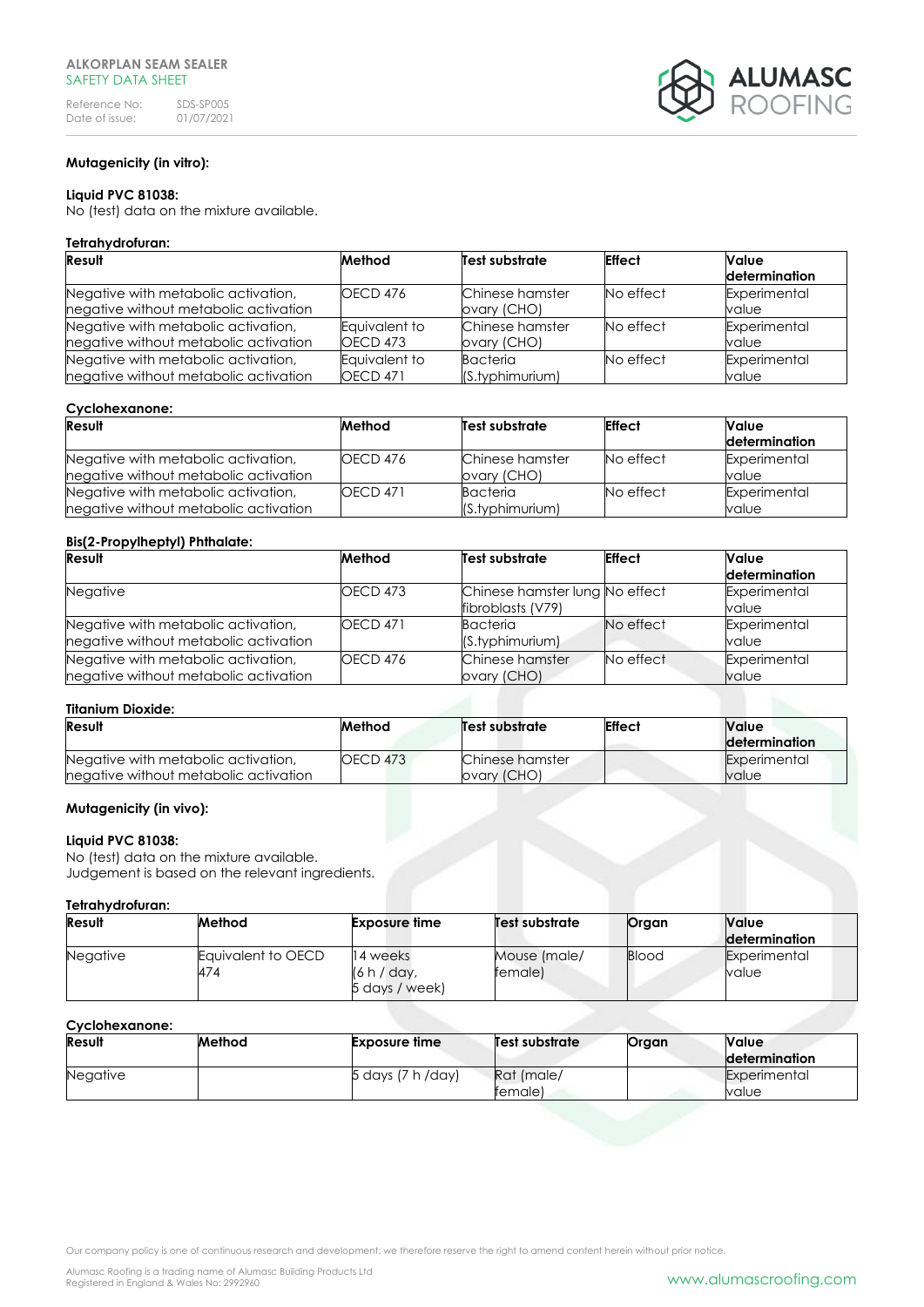Reference No: SDS-SP005<br>Date of issue: 01/07/2021 Date of issue:



# **Titanium Dioxide:**

| Result         | Method   | <b>Exposure time</b> | Test substrate | Organ | Value                |
|----------------|----------|----------------------|----------------|-------|----------------------|
|                |          |                      |                |       | <b>determination</b> |
| Negative (Oral | OECD 474 |                      | Rat (male/     |       | Experimental         |
| stomach tube)  |          |                      | female)        |       | value                |

# **Conclusion:**

Not classified for mutagenic or genotoxic toxicity.

## **Carcinogenicity:**

#### **Liquid PVC 81038:**

No (test) data on the mixture available. Classifciation is based on the relevant ingredients.

# **Tetrahydrofuran:**

| <b>Route of</b>                | Parameter    | Method                         | <b>Value</b> | <b>Exposure</b>                            | <b>Species</b>        | <b>Effect</b>                | Organ  | Value                 |
|--------------------------------|--------------|--------------------------------|--------------|--------------------------------------------|-----------------------|------------------------------|--------|-----------------------|
| exposure                       |              |                                |              | <b>time</b>                                |                       |                              |        | determination         |
| <b>Inhalation</b><br>(vapours) | <b>NOAEC</b> | Carcinogenic<br>toxicity study | 1800 ppm     | 105 weeks<br>(6h / day, 5)<br>days / week) | Rat (male/<br>female) | No<br>carcinogenic<br>effect | Kidnev | Experimental<br>value |
| <b>Unknown</b>                 |              |                                | Category 2   |                                            |                       |                              |        | Annex VI              |

#### **Cyclohexanone:**

| Route of  | Parameter | Method      | Value     | <b>Exposure</b> | <b>Species</b> | <b>Effect</b>     | Organ | <b>Value</b>  |
|-----------|-----------|-------------|-----------|-----------------|----------------|-------------------|-------|---------------|
| exposure  |           |             |           | ltime           |                |                   |       | determination |
| Oral      | ' OAEL    | Equivalent  | 13000 ppm | $104$ week(s)   | Mouse          | <b>Neoplastic</b> |       | Experimental  |
| (drinking |           | to OECD 453 |           |                 | Imale/         | <b>effects</b>    |       | value         |
| water)    |           |             |           |                 | female)        |                   |       |               |

# **Titanium Dioxide:**

| Route of    | Parameter    | Method          | Value                     | <b>Exposure</b>                     | <b>Species</b> | <b>Effect</b>                  | Organ | Value         |
|-------------|--------------|-----------------|---------------------------|-------------------------------------|----------------|--------------------------------|-------|---------------|
| exposure    |              |                 |                           | <b>time</b>                         |                |                                |       | determination |
| Inhalation  | <b>NOAEC</b> | <b>OECD 453</b> | $5 \,\mathrm{mg/m^3}$ air | 104 weeks                           | Rat (male /    | <b>No</b>                      | Lungs | Experimental  |
| (dust)      |              |                 |                           | (6h / day, 5)                       | female)        | carcinogenic                   |       | value         |
|             |              |                 |                           | days / week)                        |                | effect                         |       |               |
| Oral (diet) | <b>NOEL</b>  | Carcinogenic    |                           | 50000 ppm  103 weeks (7 Rat (male / |                | <b>No</b>                      |       | Experimental  |
|             |              | toxicity study  |                           | days / week) female)                |                | carcinogenic<br><b>leffect</b> |       | value         |

#### **Conclusion:**

Suspected of causing cancer.

# **Reproductive toxicity:**

#### **Liquid PVC 81038:**

No (test) data on the mixture available. Judgement is based on the relevant ingredients.

#### **Tetrahydrofuran:**

|                                | Parameter    | Method                    | Value    | <b>Exposure</b><br>time                            | <b>Species</b>        | <b>Effect</b> | Organ | <b>Value</b><br>determination |
|--------------------------------|--------------|---------------------------|----------|----------------------------------------------------|-----------------------|---------------|-------|-------------------------------|
| Developmental<br>toxicity      | <b>NOAEL</b> | Equivalent<br>to OECD 414 | 1800 ppm | 14 days<br>(6h / day)                              | Rat (male/<br>female) | No effect     |       | Experimental<br>value         |
| Maternal<br>toxicity           | NOAEL        | Equivalent<br>to OECD 414 | 1800 ppm | 14 days<br>(6h / day)                              | Rat                   | No effect     |       | Experimental<br>value         |
| Effects on<br><b>fertility</b> | <b>NOAEL</b> | <b>OECD 416</b>           | 9000 ppm | 70 days<br>(continuous)<br>98 davs<br>(continuous) | Rat (male/<br>female) | No effect     |       | Experimental<br>value         |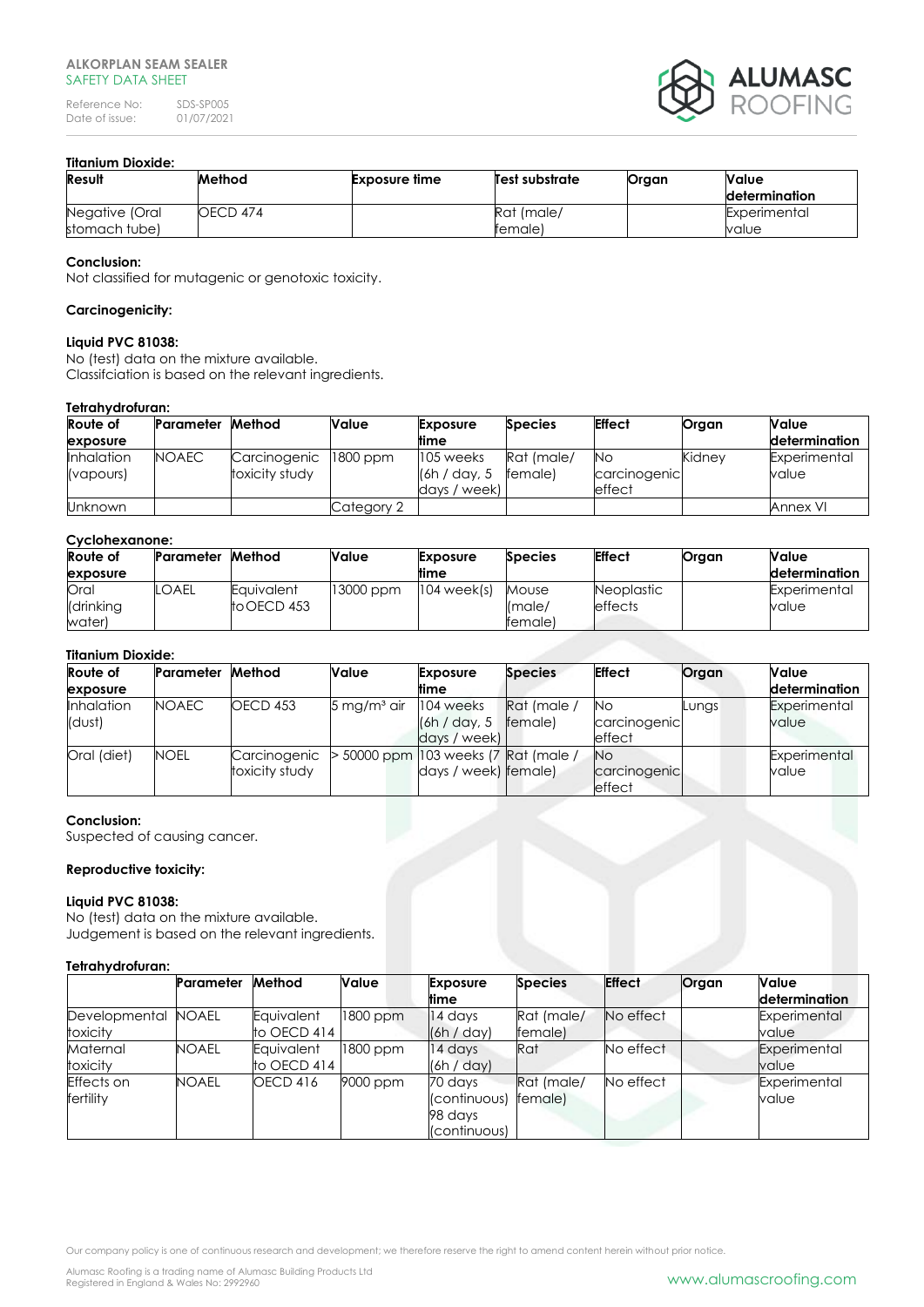Reference No: SDS-SP005<br>Date of issue: 01/07/2021 Date of issue:



| Cyclohexanone:                 |              |                                    |                                  |                         |                       |               |       |                               |  |  |
|--------------------------------|--------------|------------------------------------|----------------------------------|-------------------------|-----------------------|---------------|-------|-------------------------------|--|--|
|                                | Parameter    | Method                             | Value                            | <b>Exposure</b><br>time | <b>Species</b>        | <b>Effect</b> | Organ | <b>Value</b><br>determination |  |  |
| Developmental<br>toxicity      | NOAEL        | <b>OECD 414</b>                    | 500 mg/kg<br>bw/day              | $13 \text{ day(s)}$     | Rabbit                | No effect     |       | Experimental<br>value         |  |  |
| Maternal<br>toxicity           | <b>NOAEL</b> | <b>OECD 414</b>                    | $250 \,\mathrm{mg/kg}$<br>bw/day | $13 \text{ day(s)}$     | Rabbit                | No effect     |       | Experimental<br>value         |  |  |
| <b>Effects</b> on<br>fertility | <b>NOAEC</b> | Equivalent to 1000 ppm<br>OECD 416 |                                  |                         | Rat (male/<br>female) | No effect     |       | Experimental<br>value         |  |  |

# **Bis(2-Propylheptyl) Phthalate:**

|                         | Parameter    | Method          | Value                | <b>Exposure</b><br>time | <b>Species</b>         | <b>Effect</b> | Organ  | <b>Value</b><br>determination |
|-------------------------|--------------|-----------------|----------------------|-------------------------|------------------------|---------------|--------|-------------------------------|
| Development<br>toxicity | <b>NOAEL</b> | OECD 414        | 200 mg/kg<br>bw/day  | $20 \text{ day(s)}$     | Rat                    | No effect     | Foetus | Experimental<br>value         |
|                         | <b>NOAEL</b> | <b>OECD 414</b> | 1000 mg/kg<br>bw/day | $20 \text{ day(s)}$     | Rat                    | No effect     |        | Experimental<br>value         |
| Maternal<br>toxicity    | <b>NOAEL</b> | OECD 414        | 200 mg/kg<br>bw/day  | $20 \text{ day(s)}$     | Rat                    | No effect     |        | Experimental<br>value         |
| Effects on<br>fertility | NOAEL (P)    | <b>OECD 416</b> | 600 mg/kg<br>bw/day  | $126 \text{ day(s)}$    | Rat (male/<br>female)  | No effect     |        | Experimental<br>value         |
|                         | NOAEL (F1)   | <b>OECD 416</b> | 600 mg/kg<br>bw/day  | $131 \text{ day(s)}$    | Rat (male/<br>lfemale) | No effect     |        | Experimental<br>value         |

## **Titanium Dioxide:**

|                                                          | Parameter | Method          | <b>Value</b>         | <b>Exposure</b><br>time                | <b>Species</b> | <b>Effect</b> | Organ | Value<br>determination |
|----------------------------------------------------------|-----------|-----------------|----------------------|----------------------------------------|----------------|---------------|-------|------------------------|
| Developmental NOAEL<br>toxicity (Oral<br>(stomach tube)) |           | <b>OECD 414</b> | 1000 mg/kg<br>bw/dav | 2 weeks<br>$(7 \text{ days})$<br>week) | Rat            | No effect     |       | Experimental<br>value  |
| Maternal toxicity NOAEL<br>(Oral (stomach<br>tube))      |           | <b>OECD 414</b> | 1000 mg/kg<br>bw/dav | 2 weeks<br>$(7 \text{ days})$<br>week) | Rat            | No effect     |       | Experimental<br>value  |

#### **Conclusion:**

Not classified for reprotoxic or development toxicity.

# **Toxicity other effects:**

# **Liquid PVC 81038:**

No (test) data on the mixture available.

#### **Chronic effects from short and long term exposure:**

#### **Liquid PVC 81038:**

Enlargement/infection of the liver. Infection of the renal tissue. Visual disturbances. Auditory disturbances.

# **12. ECOLOGICAL INFORMATION**

## **12.1 Toxicity**

# **Liquid PVC 81038:**

No (test)data on the mixture available. Judgement is based on the relevant ingredients.

#### **Tetrahydrofuran:**

|                             | Parameter | Method                       | Value        | <b>Duration</b> | <b>Species</b>         | Test<br>design             | Fresh/s<br>lalt<br>water | Value<br>l determination                        |
|-----------------------------|-----------|------------------------------|--------------|-----------------|------------------------|----------------------------|--------------------------|-------------------------------------------------|
| Acute toxicity fishes       | LC50      | Eauivalent<br>to OECD<br>203 | 2160<br>mg/l | 96 h            | Pimephales<br>promelas | Flow-<br>through<br>system | Fresh<br>water           | Experimental<br>value: Lethal                   |
| Acute toxicity<br>crustacea | LC50      | Equivalent<br>to OECD<br>202 | 3485<br>ppm  | 48 h            | Daphnia<br>magna       | Static<br>svstem           | Fresh<br>water           | Experimental<br>value; Nominal<br>concentration |

Our company policy is one of continuous research and development; we therefore reserve the right to amend content herein without prior notice.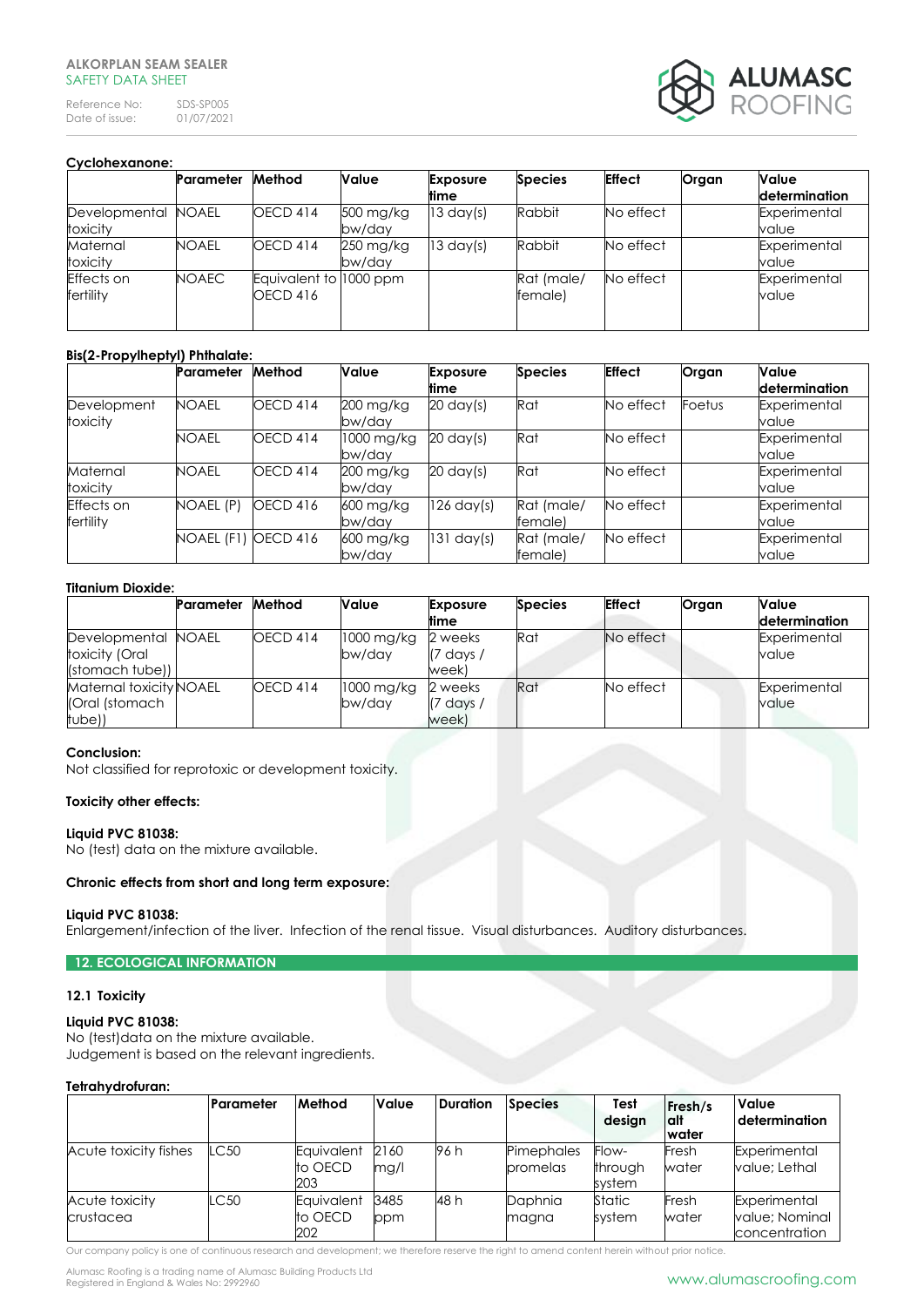Reference No: SDS-SP005<br>Date of issue: 01/07/2021 Date of issue:



| Toxicity algae and           | Toxicity        | Other           | 3700           | $8 \text{ day(s)}$ | Scenedes-   | Static  | Fresh | Experimental     |
|------------------------------|-----------------|-----------------|----------------|--------------------|-------------|---------|-------|------------------|
| other aquatic plants         | threshold       |                 | mg/l           |                    | mus         | system  | water | value; Growth    |
|                              |                 |                 |                |                    | quadricauda |         |       | rate             |
| Long-term toxicity fish NOEC |                 | <b>OECD 210</b> |                | 216 mg/l 33 day(s) | Pimephales  | Flow-   | Fresh | Experimental     |
|                              |                 |                 |                |                    | promelas    | through | water | value            |
|                              |                 |                 |                |                    |             | system  |       |                  |
| Long-term toxicity           |                 |                 |                |                    |             |         |       | Data waiving     |
| aquatic crustacea            |                 |                 |                |                    |             |         |       |                  |
| Toxicity aguatic             | EC <sub>0</sub> |                 | 580 mg/l 168 h |                    | Pseudomo-   |         |       | Literature study |
| micro- organisms             |                 |                 |                |                    | nas putida  |         |       |                  |
|                              | IC50            | Equivalent      | 460 mg/l 3 h   |                    | Activated   | Static  | Fresh | Experimental     |
|                              |                 | to OECD         |                |                    | sludge      | system  | water | value; Nominal   |
|                              |                 | 209             |                |                    |             |         |       | concentration    |

#### **Cyclohexanone:**

|                                            | <b>Parameter</b> | Method              | <b>Value</b>         | <b>Duration</b> | <b>Species</b>                    | Test<br>design             | Fresh/salt<br>water | Value<br>determination                 |
|--------------------------------------------|------------------|---------------------|----------------------|-----------------|-----------------------------------|----------------------------|---------------------|----------------------------------------|
| Acute toxicity fishes                      | C50              | <b>US EPA</b>       | 527 mg/l<br>732 mg/l | 96 h            | Pimephales<br>promelas            | Flow-<br>through<br>system |                     | Fresh water Experimental<br>value      |
| Acute toxicity<br>crustacea                | <b>EC50</b>      | OECD <sub>202</sub> | >100<br>mg/l         | 48 h            | Daphnia<br>magna                  | Static<br>system           |                     | Fresh water Read-across;<br><b>GLP</b> |
| Toxicity algae and<br>other aquatic plants | ErC50            | Other               | 32.9 mg/l            | 72 h            | Chlamydo-<br>monas<br>reinhardtii | Static<br>system           |                     | Fresh water Experimental<br>value      |
| Toxicity aquatic<br>micro- organisms       | <b>EC50</b>      | OECD <sub>209</sub> | >1000<br>mg/l        | 30<br>minutes   | Activated<br>sludge               | Static<br>system           |                     | Fresh water Experimental<br>value      |

## **Polyvinylchloride:**

|                                | Parameter   | Method | <b>Value</b> | <b>Duration</b> | <b>Species</b> | Test<br>desian | <b>Fresh/salt</b><br><b>water</b> | <b>Value</b><br>determination |
|--------------------------------|-------------|--------|--------------|-----------------|----------------|----------------|-----------------------------------|-------------------------------|
| Acute toxicity fishes          | <b>LC50</b> |        | >100<br>mg/l | 96 h            | Pisces         |                |                                   | Literature<br>study           |
| Ris(2-Pronylhentyl) Phthalate: |             |        |              |                 |                |                |                                   |                               |

# **Bis(2-Propylheptyl) Phthalate:**

|                                            | Parameter   | Method                  | Value          | <b>Duration</b>     | <b>Species</b>                  | Test<br>design            | Fresh/salt<br>water | <b>Value</b><br>determination                     |
|--------------------------------------------|-------------|-------------------------|----------------|---------------------|---------------------------------|---------------------------|---------------------|---------------------------------------------------|
| Acute toxicity fishes                      | LC50        | OECD <sub>203</sub>     | >10000<br>mg/l | 96 h                | Danio rerio                     | <b>Static</b><br>system   |                     | Fresh water Experimental<br>value; GLP            |
| Acute toxicity<br>crustacea                | <b>EC50</b> | <b>EU Method</b><br>C.2 | 100<br>mg/l    | 48 h                | Daphnia<br>magna                | Static<br>system          |                     | Fresh water Experimental<br>value; GLP            |
| Toxicity algae and<br>other aquatic plants | <b>EC50</b> | <b>EU Method</b><br>C.3 | 100<br>mg/l    | 72 h                | Desmodes-<br>mus<br>subspicatus | Static<br>system          |                     | Fresh water Experimental<br>value; Growth<br>rate |
|                                            | <b>EC50</b> | <b>EU Method</b><br>C.3 | 100<br>mg/l    | 72 h                | Desmodes-<br>mus<br>subspicatus | <b>Static</b><br>system   |                     | Fresh water Experimental<br>value; Biomass        |
| Long-term toxicity<br>aquatic crustacea    | <b>NOEC</b> | <b>OECD 211</b>         | $> 1$ mg/l     | $21 \text{ day(s)}$ | Daphnia<br>magna                | Semi-<br>static<br>system |                     | Fresh water Experimental<br>value                 |
|                                            | <b>LOEC</b> | <b>OECD 211</b>         | $> 1$ mg/l     | $21 \text{ day(s)}$ | Daphnia<br>magna                | Semi-<br>static<br>system |                     | Fresh water Experimental<br>value                 |
| <b>Toxicity</b><br>aquatic micro-          | <b>EC20</b> | OECD 209                | >1000<br>mg/l  | 180<br>minutes      | Activated<br>sludge             |                           |                     | Experimental<br>value                             |
| organisms                                  | <b>EC50</b> | EU<br>Method<br>C.11    | >1000<br>mg/l  | 180<br>minutes      | Activated<br>sludge             | Static<br>system          | Fresh water         | Experimental<br>value; GLP                        |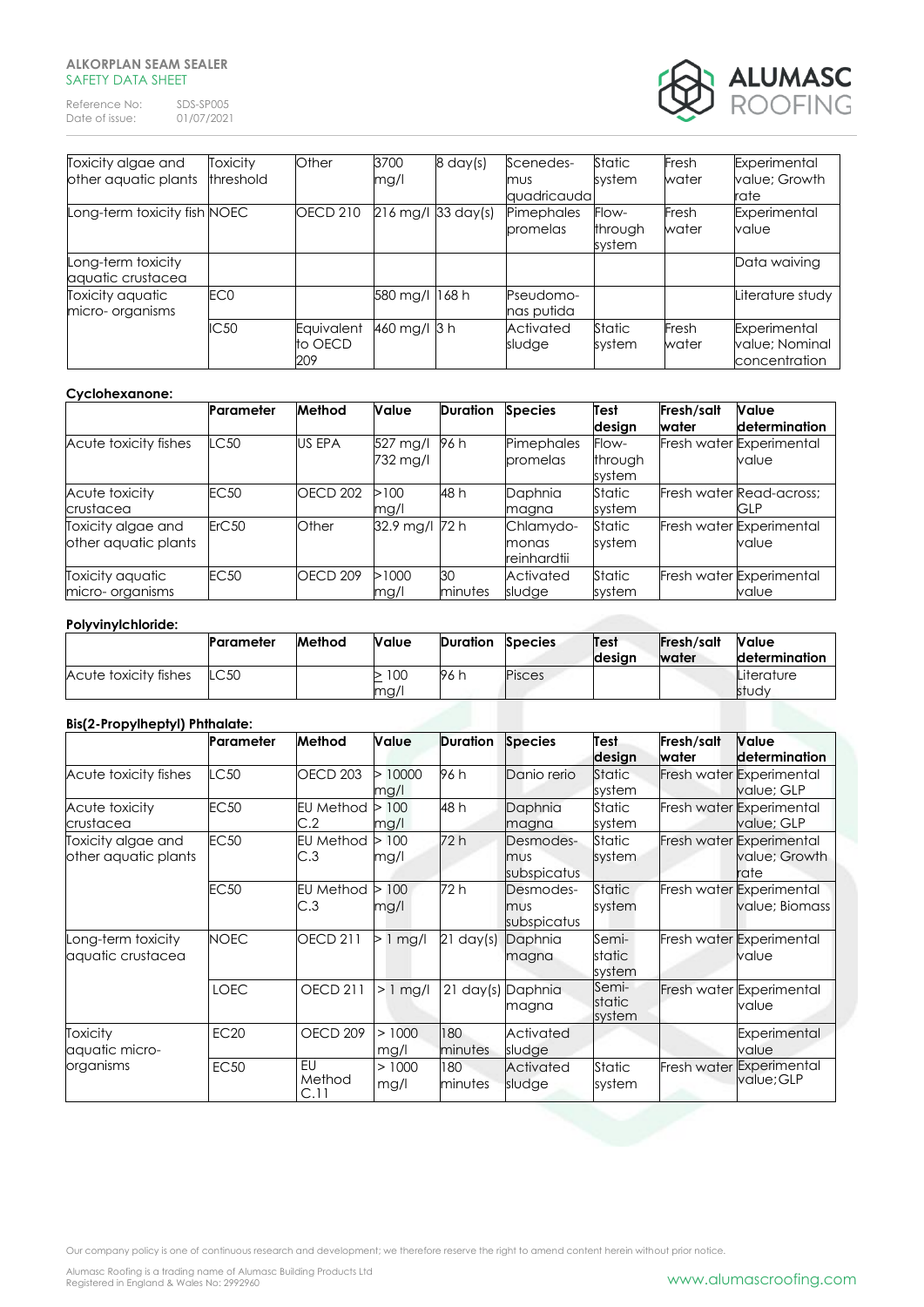Reference No: SDS-SP005<br>Date of issue: 01/07/2021 Date of issue:



# **Titanium Dioxide:**

|                                            | Parameter   | Method                       | Value               | <b>Duration</b>     | <b>Species</b>                                 | Test<br>design            | Fresh/salt<br>water   | Value<br>determination                                      |
|--------------------------------------------|-------------|------------------------------|---------------------|---------------------|------------------------------------------------|---------------------------|-----------------------|-------------------------------------------------------------|
| Acute toxicity fishes                      | LC50        | Equivalent<br>to OECD<br>203 | 100<br>⊳<br>mg/l    | 96 h                | Oncorhynch<br>us mykiss                        | Static<br>system          |                       | Fresh water Experimental<br>value; Nominal<br>concentration |
| Acute toxicity<br>crustacea                | LC50        | Equivalent<br>to OECD<br>202 | 500<br>mg/l         | 48 h                | Daphnia<br>magna                               | Semi-<br>static<br>system |                       | Fresh water Experimental<br>value; Nominal<br>concentration |
| Toxicity algae and<br>other aquatic plants | ErC50       | EPA 600/<br>$9 - 78 - 018$   | $61$ mg/l           | 72 h                | Pseudokirchn Static<br>eri ella<br>subcapitata | system                    |                       | Fresh water Experimental<br>value; Nominal<br>concentration |
| Long-term toxicity fish NOEC               |             | Equivalent<br>to OECD<br>212 | $\geq 1000$<br>mg/l | $8 \text{ day(s)}$  | Danio rerio                                    | Semi-<br>static<br>system |                       | Fresh water Experimental<br>value; Nominal<br>concentration |
| Long-term toxicity<br>aquatic crustacea    | <b>NOEC</b> | <b>OECD 211</b>              | $\geq 2.92$<br>mg/l | $21 \text{ day(s)}$ | Daphnia<br>magna                               | Semi-<br>static<br>system | Fresh water Weight of | evidence; GLP                                               |

#### **Conclusion:**

Not classified as dangerous for the environment according to the criteria of Regulation (EC) No 1272/2008.

#### **12.2 Persistence and degradability**

## **Tetrahydrofuran:**

#### **Biodegradation water:**

| Method                                                                         | <b>Value</b>                         | IDuration  | п.<br>e termination :<br>Value               |
|--------------------------------------------------------------------------------|--------------------------------------|------------|----------------------------------------------|
| 301D<br>$\mathcal{L}$ OFC $\mathcal{L}$<br>or similar to<br><b>L</b> aurvalent | 39%<br>consumption<br>Oxvaer .<br>70 | 28<br>days | <b>I</b> Experimental<br>value<br>. iei irul |

#### **Biodegradation soil:**

| Meth<br>`` | <b>Malu</b> | $\mathbf{u}$<br><b>Armain adia n</b><br>v |
|------------|-------------|-------------------------------------------|
|            |             | $m$ $n$<br>. .                            |

## **Cyclohexannone:**

#### **Biodegradation water:**

| <b>Method</b>                                           | <b>Value</b>        | ration                             | IV<br>termination<br>alue     |
|---------------------------------------------------------|---------------------|------------------------------------|-------------------------------|
| <br>$\Box$<br><b>OE</b><br>Test<br>-ML<br>dified<br>MC. | $87^{\sigma\sigma}$ | da <sup>,</sup><br>$\cdot$ $\cdot$ | value<br>herimenta<br>eillieu |
|                                                         |                     |                                    |                               |

#### **Phototransformation air (DT50 air):**

| Method | <b>Value</b>                  | <b>IDuration</b>                     | <b>Value</b><br>termination                    |
|--------|-------------------------------|--------------------------------------|------------------------------------------------|
|        | $\sim$<br>day<br><br>ن.∠<br>ື | 500000<br>100 <sup>2</sup><br>، ۱۱ ت | <b>ILxperin</b><br>erimental l<br>value<br>.ar |
|        |                               |                                      |                                                |

#### **Bis(2-Propylheptyl) Phthalate:**

#### **Biodegradation water:**

| <b>Method</b>                                                                      | <b>Value</b>                     | <b>IDuration</b> | <b>Ne</b><br>: termination<br>alue  |
|------------------------------------------------------------------------------------|----------------------------------|------------------|-------------------------------------|
| $\sim$ $\sim$ $\sim$ $\sim$<br>IOEC <sup>'</sup><br>301R<br>lest<br>ution<br>FVOIL | $90\%$<br>80%<br>$\bigcap$<br>UL | ഥറ<br>day<br>∠⊖  | ental i<br>value<br><b>ILXDERIT</b> |

# **Phototransformation air (DT50 air):**

| Method                                            | <b>Value</b> | <b>uration</b>             | e termination :<br><b>Value</b> |
|---------------------------------------------------|--------------|----------------------------|---------------------------------|
| SRC <sub>2</sub><br>ാറ<br>AOP.<br>$\overline{11}$ | 14           | 500000<br>/cm <sup>3</sup> | <b>ICalculated value</b>        |
|                                                   |              |                            |                                 |

## **Conclusion:**

Contains non-readily biodegradable component(s).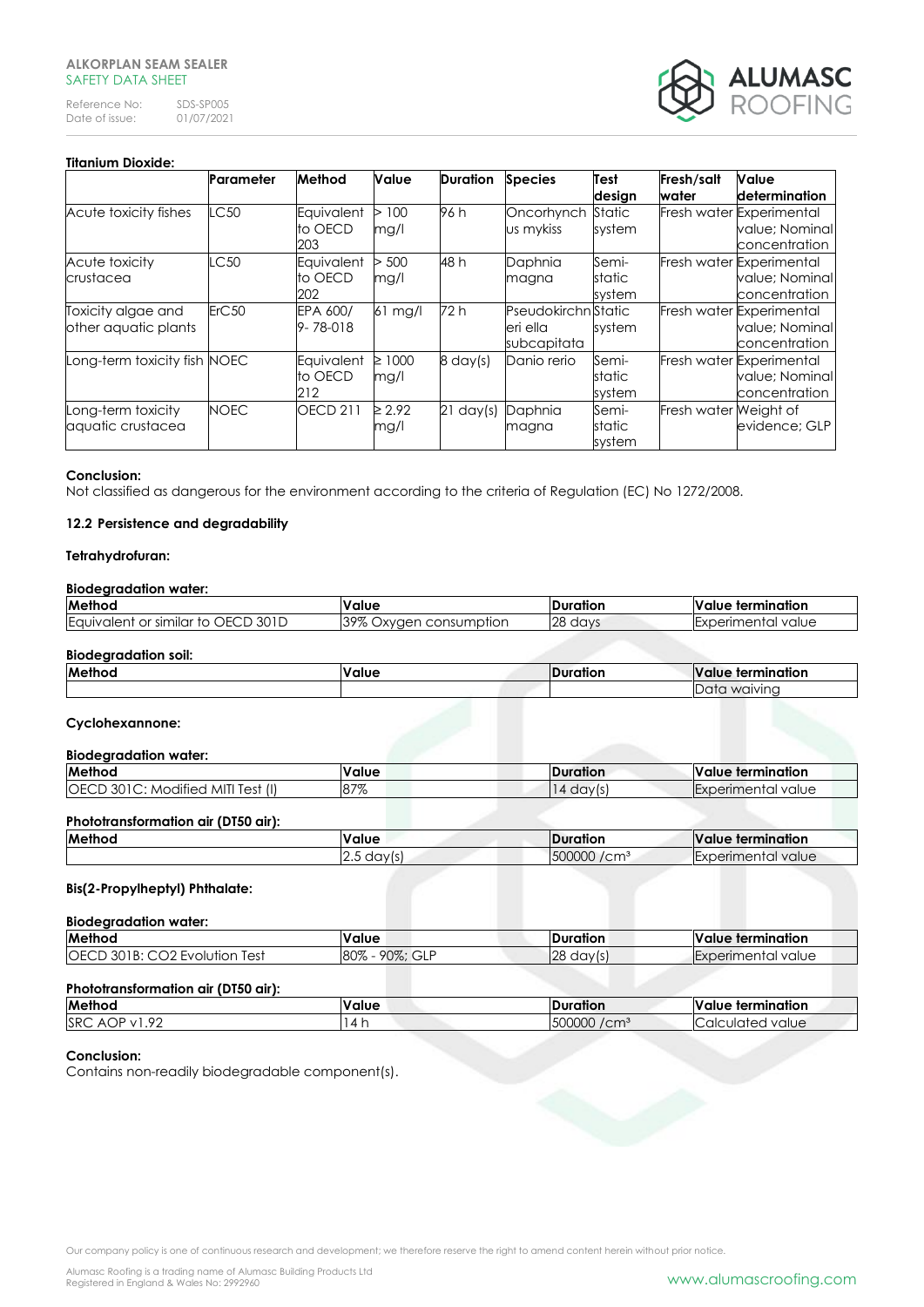

# **12.3 Bioaccumulative potential**

## **Liquid PVC 81038:**

## **Log Kow:**

| Method           | lRemark       | <b>Value</b> | <b>Temperature</b> | Value determination |
|------------------|---------------|--------------|--------------------|---------------------|
|                  | N/A (mixture) |              |                    |                     |
|                  |               |              |                    |                     |
| Tetrahydrofuran: |               |              |                    |                     |

#### **BCF other aquatic organisms:**

|                               | <b>POI OMOI agound Organisms.</b> |               |                 |                |                                         |  |
|-------------------------------|-----------------------------------|---------------|-----------------|----------------|-----------------------------------------|--|
| Parameter<br><b>BCF</b>       | Method                            | Value<br>3.16 | <b>Duration</b> | <b>Species</b> | Value determination<br>Literature study |  |
| $\mathbf{r}$ and $\mathbf{r}$ |                                   |               |                 |                |                                         |  |

## **Log Kow:**

| Method             | <b>IRemark</b> | Value | lTemperature   | Value determination  |
|--------------------|----------------|-------|----------------|----------------------|
| Equivalent to      |                | 0.45  | $25^{\circ}$ C | I Experimental value |
| <b>OECD</b><br>107 |                |       |                |                      |

#### **Silica, Pyrogenic:**

| Log Kow: |         |       |             |                     |  |
|----------|---------|-------|-------------|---------------------|--|
| Method   | lRemark | Value | Temperature | Value determination |  |
|          | N/A     |       |             |                     |  |

## **Cyclohexanone:**

#### **BCF other aquatic organisms:**

| Parameter  | Method | Value | <b>Duration</b> | <b>Species</b> | Value determination |
|------------|--------|-------|-----------------|----------------|---------------------|
| <b>BCF</b> |        |       |                 |                | QSAR                |
|            |        |       |                 |                |                     |

## **Log Kow:**

| --------                              |                |                 |                                      |                                   |
|---------------------------------------|----------------|-----------------|--------------------------------------|-----------------------------------|
| Method                                | <b>IRemark</b> | . .<br>Value    | emperature<br>. <b>.</b>             | <b>Value</b><br>. determination   |
| OECD<br>$\overline{\phantom{a}}$<br>◡ |                | $\sim$<br>IU.OC | $\cap E \cap C$<br>∠◡<br>$\check{ }$ | nental<br>' value<br>וווסי<br>. . |

## **Polyvinylchloride:**

#### **Log Kow:**

| <u>.</u> |                          |              |              |                               |
|----------|--------------------------|--------------|--------------|-------------------------------|
| Method   | <b>IRemark</b>           | <b>Value</b> | lTemperature | <b>Value</b><br>determination |
|          | available<br>data<br>'No |              |              |                               |

## **Bis(2-Propylheptyl) Phthalate:**

#### **BCF fishes:**

| ---------- |                       |       |                  |                                |                                         |
|------------|-----------------------|-------|------------------|--------------------------------|-----------------------------------------|
| Parameter  | Method                | Value | .<br>טוו         | ecies                          | <br><b>Nalue</b><br>:rmination<br>aeter |
| <b>BCF</b> | 305<br>- <del>-</del> | К     | day <sup>r</sup> | $\sim$<br>carpio<br>vnrin<br>∼ | Read<br>d-across                        |
|            |                       |       |                  |                                |                                         |

# **Log Kow:**

| Lug Nuw. |                |                   |                |                     |  |
|----------|----------------|-------------------|----------------|---------------------|--|
| Method   | <b>IRemark</b> | Value             | lTemperature   | Value determination |  |
|          |                | 110.7             |                | <b>Calculated</b>   |  |
|          |                | 10.6<br>10.8<br>- | $25^{\circ}$ C | Calculated          |  |

# **Titanium Dioxide:**

## **Log Kow:**

| Method | <b>IRemark</b>           | <b>Value</b> | lTemperature | Value determination |
|--------|--------------------------|--------------|--------------|---------------------|
|        | available<br>data<br>-NO |              |              |                     |

#### **Conclusion:**

Does not contain bioaccumulative components.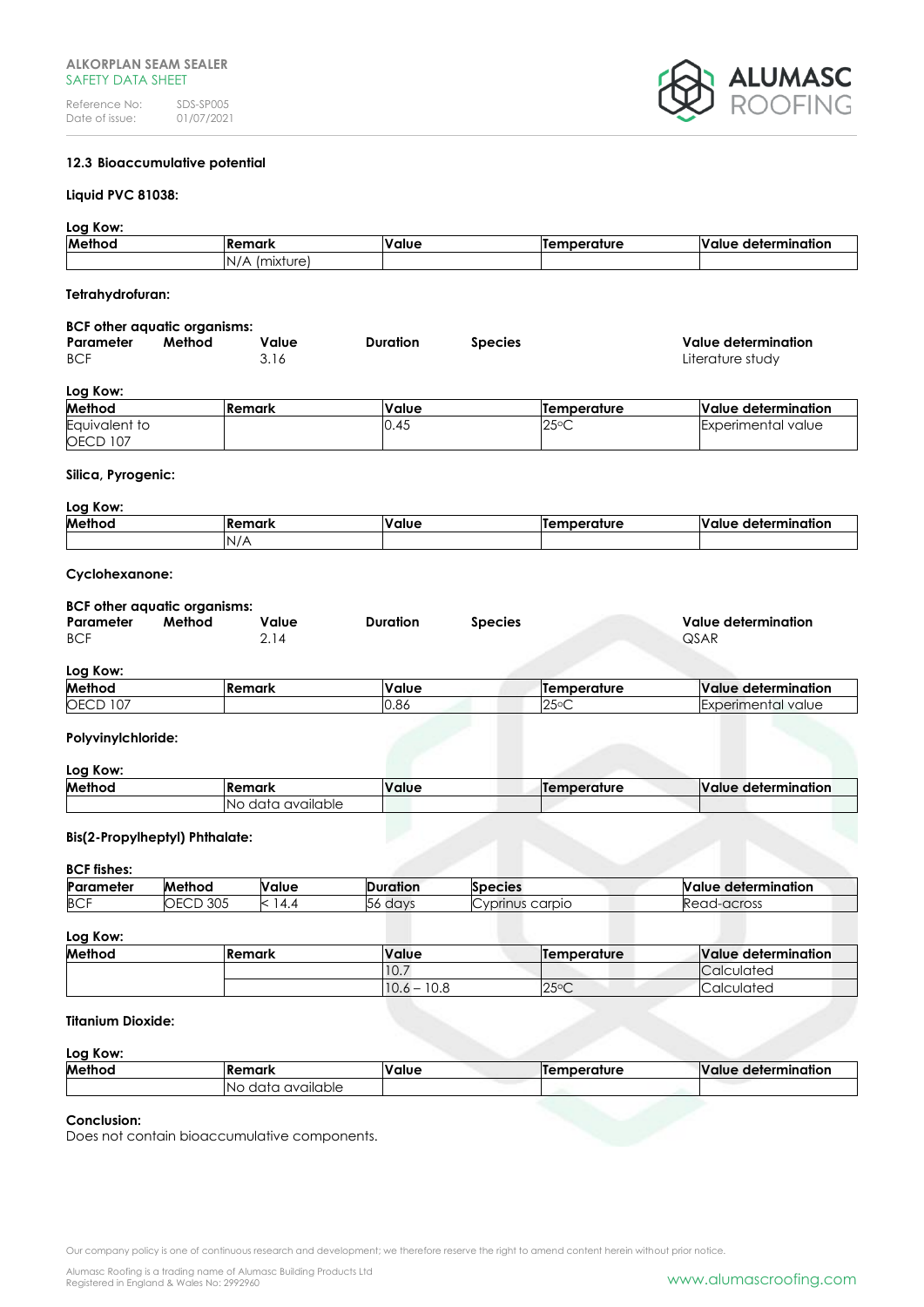

# **12.4 Mobility in soil**

#### **Tetrahydrofuran:**

#### **(log) Koc:**

| 1.991                  |               |                                                          |                                                  |  |  |
|------------------------|---------------|----------------------------------------------------------|--------------------------------------------------|--|--|
| <b>Parameter</b>       | <b>Methoc</b> | alue                                                     | determination<br>'alue                           |  |  |
| log<br>$\sim$<br>- NOC | Other         | $\sim$ $-$<br>$\sim$<br>$\cdot \cdot \cup \prime$<br>$-$ | - Exnerimental<br>value<br>. 101 11 11<br>…∟∧⊾ … |  |  |

#### **Cyclohexanone:**

## **(log) Koc:**

| Parameter     | <br>Methoc.                                                      | 'alue | lValue determination    |
|---------------|------------------------------------------------------------------|-------|-------------------------|
| lLog<br>і Кос | <b>WIN</b><br>ے د<br><b>ISRC</b><br>$\mathcal{L}$<br>.66<br>N. 1 | 1.18  | value<br>ulate.<br>חר ר |

#### **Volatility (Henry's Law constant H):**

| Value                                       | Method       | emperature                   | Remark | <br>Value<br>determination |
|---------------------------------------------|--------------|------------------------------|--------|----------------------------|
| 1.2<br>$\sim$<br>'moi<br>ے ب<br>$\sim$<br>◡ | ורח<br>Suite | $\sim$<br>$\cap$<br>∣∠∪<br>∼ |        | `value<br>$\sim$<br>ີ      |

#### **Percentage distribution:**

| Method         | Fraction air | <b>Fraction biota</b> | <b>Fraction</b>  | lFraction soil | <b>IFraction</b> water | <b>Value</b>          |
|----------------|--------------|-----------------------|------------------|----------------|------------------------|-----------------------|
|                |              |                       | <b>Isediment</b> |                |                        | <b>Idetermination</b> |
| Mackay level I | 43.6%        | ൗ<br>70               | $0.03\%$         | $0.03 \%$      | 56.4%                  | Calculated            |
|                |              |                       |                  |                |                        | value                 |

# **Bis(2-Propylheptyl) Phthalate:**

# **(log) Koc:**

| <b>IParameter</b> | <b>Method</b>   | Value   | Value determination       |
|-------------------|-----------------|---------|---------------------------|
| log Koc           | <b>OECD 121</b> | .6 O    | Experimental value        |
|                   | <b>OECD 121</b> | 5.63    | Experimental value        |
| Koc               | <b>OECD 121</b> | .426580 | <b>Experimental value</b> |

#### **Volatility (Henry's Law constant H):**

| Value                     | <b>Method</b>                               | <b>lTemperature</b>              | <b>IRemark</b> | $\cdot$<br>determination<br><b>Value</b> |
|---------------------------|---------------------------------------------|----------------------------------|----------------|------------------------------------------|
| 3.72<br>mol/<br>ഹാ<br>u.u | <b>SRC</b><br>v3.10<br>/WIN<br><b>HENRY</b> | $\bigcap$<br>$\circ$<br>ັ∠ພ<br>∼ |                | Calculated<br>value                      |

#### **Conclusion:**

Contains component(s) that adsorb(s) into the soil. Contains component(s) with potential for mobility in the soil.

# **12.5 Results of PBT and vPvB assessment**

Due to insufficient data no statement can be made whether the component(s) fulfil(s) the criteria of PBT and vPvB according to Annex XIII of Regulation (EC) No 1907/2006.

#### **12.6 Other adverse effects**

#### **Liquid PVC 81038:**

**Fluorinated greenhouse gases (Regulation (EU) No 517/2014):**

None of the known components is included in the list of fluorinated greenhouse gases (Regulation (EU) No 517/2014). **Ozone-depleting potential (ODP):**

Not classified as dangerous for the ozone layer (Regulation (EC) No 1005/2009).

#### **Tetrahydrofuran: Groundwater:** Groundwater pollutant.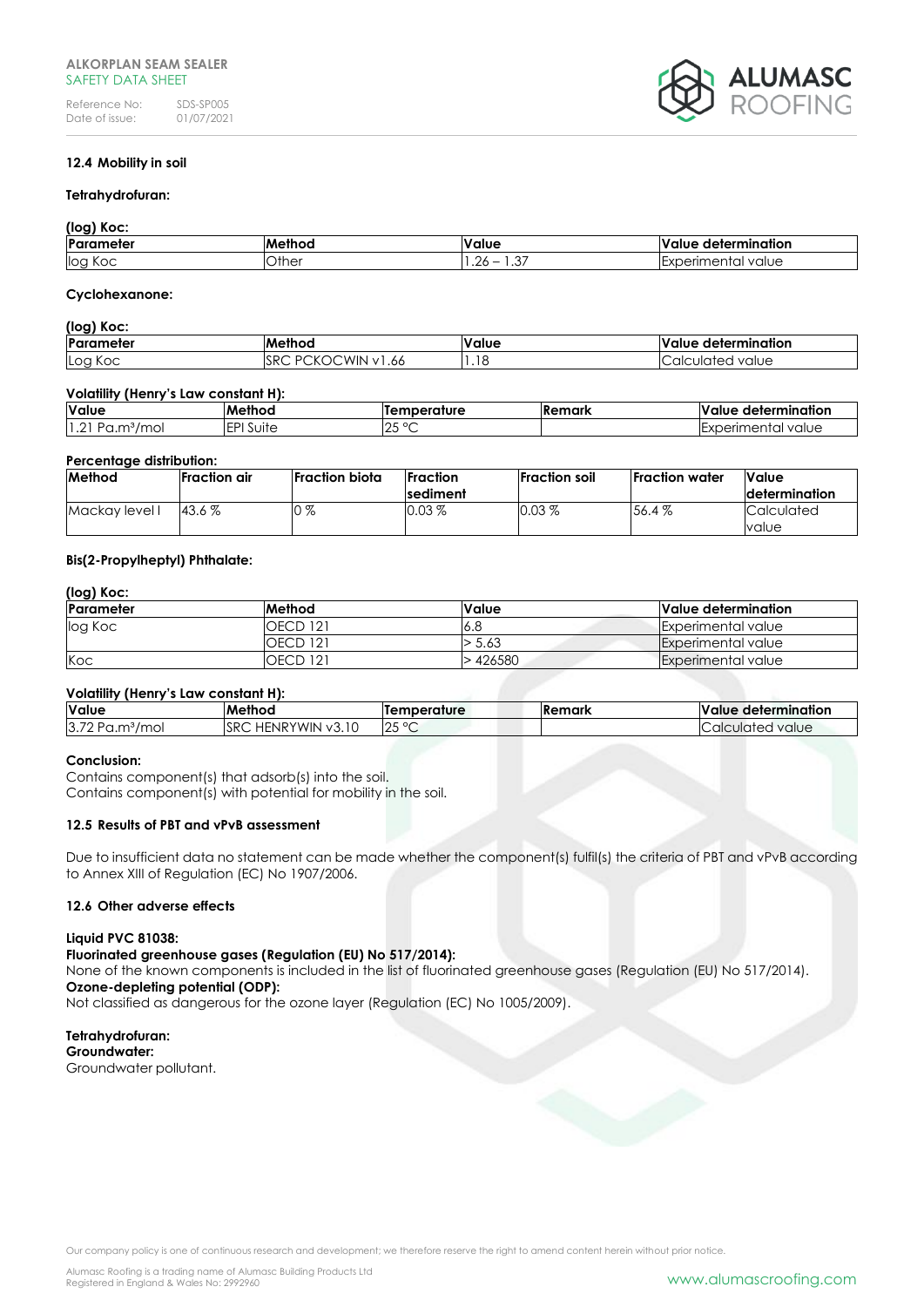

## **13. DISPOSAL CONSIDERATIONS**

The information in this section is a general description. If applicable and available, exposure scenarios are attached in annex. Always use the relevant exposure scenarios that correspond to your identified use.

#### **13.1Waste treatment methods**

#### **Provisions relating to waste European Union:**

Hazardous waste according to Directive 2008/98/EC, as amended by Regulation (EU) No 1357/2014 and Regulation (EU) No 2017/997. Waste material code (Directive 2008/98/EC, Decision 2000/0532/EC).

08 04 09\* (wastes from MFSU of adhesives and sealants (including waterproofing products): waste adhesives and sealants containing organic solvents or other hazardous substances). Depending on branch of industry and production process, also other waste codes may be applicable.

#### **Disposal methods:**

Recycle/reuse. Remove waste in accordance with local and/or national regulations. Hazardous waste shall not be mixed together with other waste. Different types of hazardous waste shall not be mixed together if this may entail a risk of pollution or create problems for the further management of the waste.

Hazardous waste shall be managed responsibly. All entities that store, transport or handle hazardous waste shall take the necessary measures to prevent risks of pollution or damage to people or animals. Do not discharge into drains or the environment.

# **Packaging/Container:**

## **European Union:**

Waste material code packaging (Directive 2008/98/EC). 15 01 10\* (packaging containing residues of or contaminated by dangerous substances).

#### **14. TRANSPORT INFORMATION**

## **Road (ADR):**

| 14.1 UN number<br>14.2 UN proper shipping name<br>14.3 Transport hazard class(es) | 2056.<br>Tetrahydrofuran, mixture.<br>Hazard identification No:<br>Class:<br>Classification code:                                         | 33.<br>3.<br>F1. |  |  |
|-----------------------------------------------------------------------------------|-------------------------------------------------------------------------------------------------------------------------------------------|------------------|--|--|
| 14.4 Packing group                                                                | Ⅱ.<br>Labels:                                                                                                                             | 3.               |  |  |
| 14.5 Environmental hazard                                                         | No.                                                                                                                                       |                  |  |  |
| 14.6 Special precautions for user                                                 |                                                                                                                                           |                  |  |  |
| Limited quantities                                                                | Combination packagings: not more than 1 liter per inner packaging for liquids.<br>A package shall not weigh more than 30 kg. (gross mass) |                  |  |  |
| Rail (RID):                                                                       |                                                                                                                                           |                  |  |  |
| 14.1 UN number<br>14.2 UN proper shipping name<br>14.3 Transport hazard class(es) | 2056.<br>Tetrahydrofuran, mixture.<br>Hazard identification No:<br>Class:<br><b>Classification code:</b>                                  | 33.<br>3.<br>F1. |  |  |
| 14.4 Packing group                                                                | Ⅱ.<br>Labels:                                                                                                                             | 3.               |  |  |
| 14.5 Environmental hazard                                                         | No.                                                                                                                                       |                  |  |  |

#### **14.6 Special precautions for user**

| Limited quantities | Combination packagings: not more than 1 liter per inner packaging for liquids. |
|--------------------|--------------------------------------------------------------------------------|
|                    | A package shall not weigh more than 30 kg. (gross mass)                        |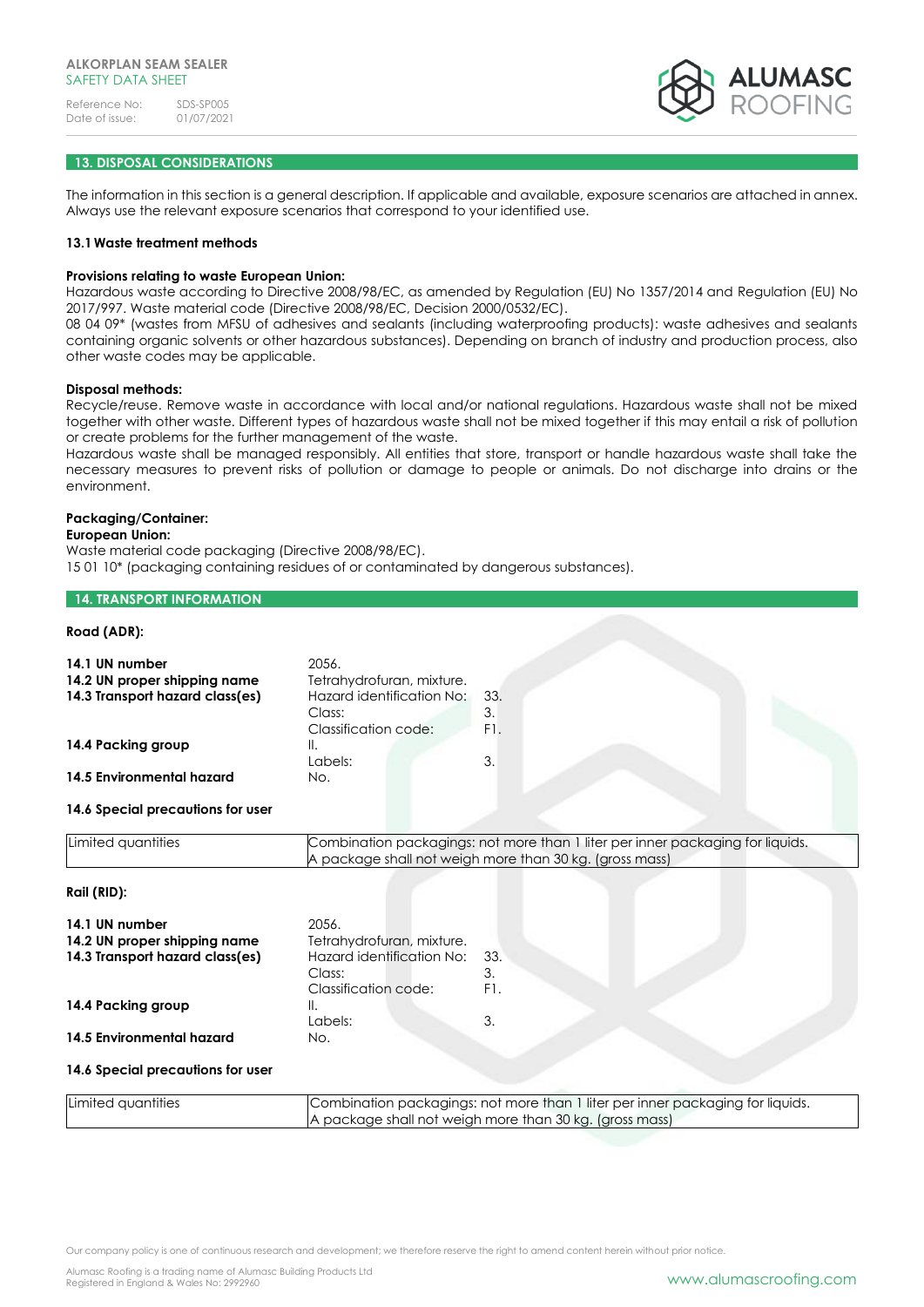

# **Inland waterways (ADN):**

| 14.1 UN number                  | 20.56.                    |     |
|---------------------------------|---------------------------|-----|
| 14.2 UN proper shipping name    | Tetrahydrofuran, mixture. |     |
| 14.3 Transport hazard class(es) | Class:                    | 3.  |
|                                 | Classification code:      | F1. |
| 14.4 Packing group              | Ш.                        |     |
|                                 | Labels:                   | 3.  |
| 14.5 Environmental hazard       | No.                       |     |

#### **14.6 Special precautions for user**

| Limited quantities | Combination packagings: not more than 1 liter per inner packaging for liquids. |
|--------------------|--------------------------------------------------------------------------------|
|                    | A package shall not weigh more than 30 kg. (gross mass)                        |

#### **Sea (IMDG/IMSBC):**

| 14.1 UN number                  | 20.56.                    |  |
|---------------------------------|---------------------------|--|
| 14.2 UN proper shipping name    | Tetrahydrofuran, mixture. |  |
| 14.3 Transport hazard class(es) | Class:                    |  |
| 14.4 Packing group              |                           |  |
|                                 | Labels:                   |  |
| 14.5 Environmental hazard       | No.                       |  |

#### **14.6 Special precautions for user**

| Limited quantities | Combination packagings: not more than 1 liter per inner packaging for liquids. |
|--------------------|--------------------------------------------------------------------------------|
|                    | A package shall not weigh more than 30 kg. (gross mass)                        |

#### **Air (ICAO-TI/IATA-DGR):**

| 14.1 UN number                                         | 2056.                     |    |  |  |
|--------------------------------------------------------|---------------------------|----|--|--|
|                                                        |                           |    |  |  |
| 14.2 UN proper shipping name                           | Tetrahydrofuran, mixture. |    |  |  |
| 14.3 Transport hazard class(es)                        | Class:                    | 3. |  |  |
| 14.4 Packing group                                     | ΙΙ.                       |    |  |  |
|                                                        | Labels:                   | 3. |  |  |
| 14.5 Environmental hazard                              | No.                       |    |  |  |
|                                                        |                           |    |  |  |
| 14.6 Special precautions for user                      |                           |    |  |  |
| Passenger and cargo transport:                         |                           |    |  |  |
| Limited quantities: maximum net quantity per packaging |                           |    |  |  |
|                                                        |                           |    |  |  |

#### **14.7 Transport in bulk according to Annex II of MARPOL 73/78 and the IBC Code**

Not applicable.

**15. REGULATORY INFORMATION**

**15.1Safety, health and environmental regulations/legislation specific for the substance or mixture**

## **European legislation:**

# **VOC content Directive 2010/75/EU:**

75%.

|  | Indicative occupational exposure limit values (Directive 98/24/EC, 2000/39/EC and 2009/161/EU): |  |
|--|-------------------------------------------------------------------------------------------------|--|
|  |                                                                                                 |  |

| <b>Product name</b> | <b>Skin resorption</b> |
|---------------------|------------------------|
| Cyclohexanone       | Skir.                  |
| Tetrahydrofuran     | <b>Skin</b>            |

#### **REACH Annex XVII – Restriction:**

Contains component(s) subject to restrictions of Annex XVII of Regulation (EC) No 1907/2006: restrictions on the manufacture, placing on the market and use of certain dangerous substances, mixtures and articles.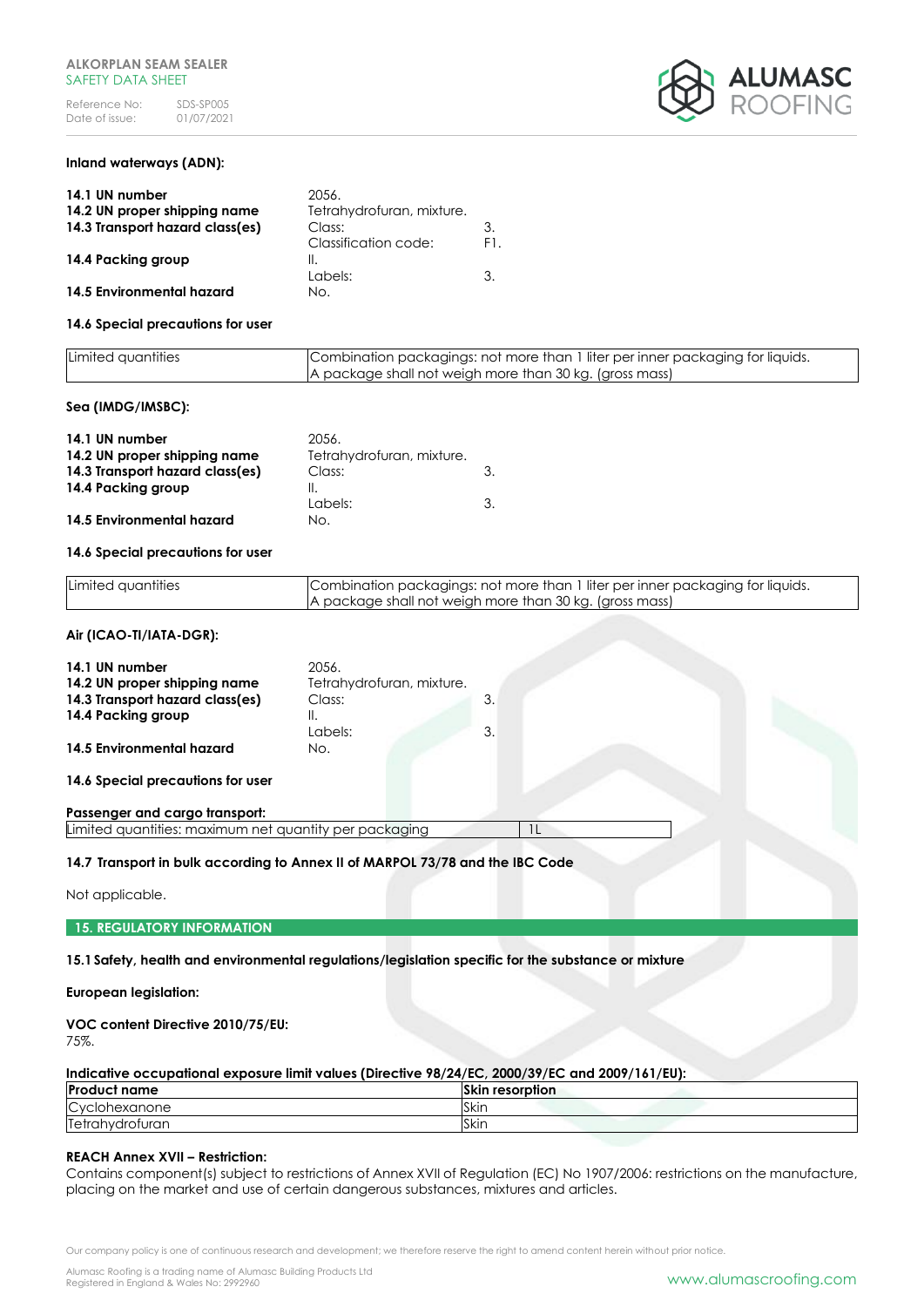Reference No: SDS-SP005<br>Date of issue: 01/07/2021 Date of issue:

**ALUMASC**<br>ROOFING

|                 | Designation of the substance, of the<br>group of substances or of the mixture | <b>Conditions of restriction</b>             |
|-----------------|-------------------------------------------------------------------------------|----------------------------------------------|
|                 |                                                                               |                                              |
| Tetrahydrofuran | iquid substances or mixtures fulfilling                                       | 1. Shall not be used in:                     |
| Cyclohexanone   | the criteria for any of the following                                         | ornamental articles intended to              |
|                 | hazard classes or categories set out in                                       | produce light or colour effects by           |
|                 | Annex I to Regulation (EC) No                                                 | means of different phases, for example       |
|                 | 1272/2008:                                                                    | in ornamental lamps and ashtrays,            |
|                 | $a)$ hazard classes 2.1 to 2.4, 2.6 and 2.7,                                  | tricks and jokes,                            |
|                 | 2.8 types A and B, 2.9, 2.10, 2.12, 2.13                                      | games for one or more participants, or       |
|                 | categories 1 and 2, 2.14 categories 1                                         | any article intended to be used as           |
|                 | and 2, 2.15 types A to F;                                                     | such, even with ornamental aspects,          |
|                 | b) hazard classes 3.1 to 3.6, 3.7 adverse                                     | 2. Articles not complying with               |
|                 | effects on sexual function and fertility or                                   | paragraph 1 shall not be placed on the       |
|                 | on development, 3.8 effects other than                                        | market.                                      |
|                 | narcotic effects, 3.9 and 3.10;                                               | 3. Shall not be placed on the market if      |
|                 | c) hazard class 4.1;                                                          | they contain a colouring agent, unless       |
|                 | d) hazard class 5.1.                                                          | required for fiscal reasons, or perfume,     |
|                 |                                                                               | or both, if they:                            |
|                 |                                                                               | can be used as fuel in decorative oil        |
|                 |                                                                               | lamps for supply to the general public,      |
|                 |                                                                               |                                              |
|                 |                                                                               | and,                                         |
|                 |                                                                               | present an aspiration hazard and are         |
|                 |                                                                               | labelled with H304,                          |
|                 |                                                                               | 4. Decorative oil lamps for supply to the    |
|                 |                                                                               | general public shall not be placed on        |
|                 |                                                                               | the market unless they conform to the        |
|                 |                                                                               | European Standard on Decorative oil          |
|                 |                                                                               | lamps (EN 14059) adopted by the              |
|                 |                                                                               | European Committee for                       |
|                 |                                                                               | Standardisation(CEN).                        |
|                 |                                                                               | 5. Without prejudice to the                  |
|                 |                                                                               | implementation of other Community            |
|                 |                                                                               | provisions relating to the classification,   |
|                 |                                                                               | packaging andlabelling of dangerous          |
|                 |                                                                               | substances and mixtures, suppliers shall     |
|                 |                                                                               | ensure, before the placing on the            |
|                 |                                                                               | market, that the following requirements      |
|                 |                                                                               | are met:                                     |
|                 |                                                                               | a) lamp oils, labelled with H304,            |
|                 |                                                                               | intended for supply to the general           |
|                 |                                                                               | public are visibly, legibly and indelibly    |
|                 |                                                                               | marked as follows: "Keep lamps filled        |
|                 |                                                                               | with this liquid out of the reach of         |
|                 |                                                                               | children"; and, by 1 December 2010,          |
|                 |                                                                               | "Just a sip of lamp oil - or even            |
|                 |                                                                               | sucking the wick of lamps - may lead         |
|                 |                                                                               | to life-threatening lungdamage";             |
|                 |                                                                               | b) grill lighter fluids, labelled with H304, |
|                 |                                                                               | intended for supply to the general           |
|                 |                                                                               | public are legibly and indelibly marked      |
|                 |                                                                               | by 1 December 2010 as follows: "Just a       |
|                 |                                                                               | sip of grill lighter may lead to life        |
|                 |                                                                               | threatening lung damage";                    |
|                 |                                                                               | c) lamp oils and grill lighters, labelled    |
|                 |                                                                               | with H304, intended for supply to the        |
|                 |                                                                               | general public are packaged in black         |
|                 |                                                                               | opaque containers not exceeding 1            |
|                 |                                                                               | litre by 1 December 2010.                    |
|                 |                                                                               | 6. No later than 1 June 2014, the            |
|                 |                                                                               | Commission shall request the European        |
|                 |                                                                               | Chemicals Agency to prepare a                |
|                 |                                                                               | dossier, in accordance with Article 69       |
|                 |                                                                               | of the present Regulation with a view to     |
|                 |                                                                               | ban, if appropriate, grill lighter fluids    |
|                 |                                                                               | and fuel for decorative lamps, labelled      |
|                 |                                                                               |                                              |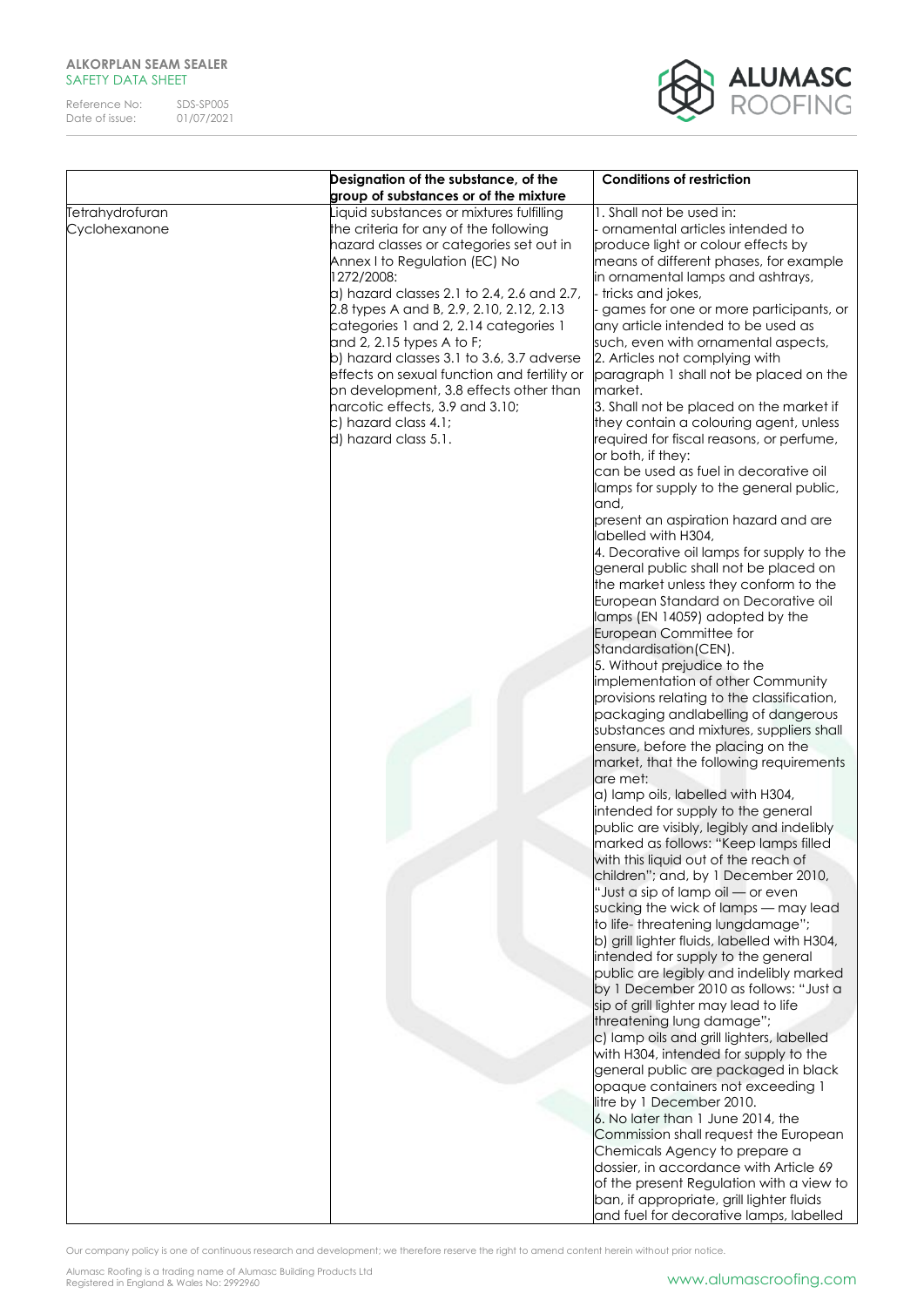Reference No: SDS-SP005<br>Date of issue: 01/07/2021 Date of issue:



|                                  |                                                                                                                                                                                                                                                                                                                                                                                                                     | H304, intended for supply to the<br>general public.<br>7. Natural or legal persons placing on<br>the market for the first time lamp oils<br>and grill lighter fluids, labelled with<br>H304, shall by 1 December 2011, and<br>annually thereafter, provide data on<br>alternatives to lamp oils and grill lighter<br>fluids labelled H304 to the competent<br>authority in the Member State<br>concerned. Member States shall make<br>those data available to the<br>Commission.'                                                                                                                                                                                                                                                                                                                                                                                                                                                                                                                                                                                                                                                                                                                             |
|----------------------------------|---------------------------------------------------------------------------------------------------------------------------------------------------------------------------------------------------------------------------------------------------------------------------------------------------------------------------------------------------------------------------------------------------------------------|---------------------------------------------------------------------------------------------------------------------------------------------------------------------------------------------------------------------------------------------------------------------------------------------------------------------------------------------------------------------------------------------------------------------------------------------------------------------------------------------------------------------------------------------------------------------------------------------------------------------------------------------------------------------------------------------------------------------------------------------------------------------------------------------------------------------------------------------------------------------------------------------------------------------------------------------------------------------------------------------------------------------------------------------------------------------------------------------------------------------------------------------------------------------------------------------------------------|
| Tetrahydrofuran<br>Cyclohexanone | Substances classified as flammable<br>gases category 1 or 2, flammable<br>liquids categories 1, 2 or 3, flammable<br>solids category 1 or 2, substances and<br>mixtures which, in contact with water,<br>emit flammable gases, category 1, 2 or<br>3, pyrophoric liquids category 1 or<br>pyrophoric solids category 1,<br>regardless of whether they appear in<br>Part 3 of Annex VI to that Regulation<br>or not. | 1. Shall not be used, as substance or<br>as mixtures in aerosol dispensers where<br>these aerosol dispensers are intended<br>for supply to the general public for<br>entertainment and decorative<br>purposes such as the following:<br>.<br>  metallic glitter intended mainly for<br> decoration,<br>artificial snow and frost,<br>"whoopee" cushions,<br>silly string aerosols,<br>imitation excrement,<br>horns for parties,<br>decorative flakes and foams,<br>artificial cobwebs,<br>stink bombs.<br>2. Without prejudice to the<br>application of other Community<br>provisions on the classification,<br>packaging and labelling of<br>substances, suppliers shall ensure<br>before the placing on the market<br>that the packaging of aerosol<br>dispensers referred to above is<br>marked visibly, legibly and indelibly<br>with:<br>'For professional users only".<br>3. By way of derogation,<br>paragraphs 1 and 2 shall not<br>apply to the aerosol dispensers<br>referred to Article 8 (1a) of<br>Council Directive 75/324/EEC.<br>4. The aerosol dispensers referred to in<br>paragraphs 1 and 2 shall not be<br>placed on the<br>market unless they conform to the<br>equirements indicated. |

#### **Other relevant data:**

**Liquid PVC 81038:** No data available.

#### **Tetrahydrofuran:**

TLV - carcinogen: Tetrahydrofuran; A3.

**Silica, Pyrogenic:** IARC – classification: 3; Silica.

IARC - classification 2B; Tetrahydrofuran. Skin absorption: Tetrahydrofuran; Skin; Danger of cutaneous absorption.

Our company policy is one of continuous research and development; we therefore reserve the right to amend content herein without prior notice.

Alumasc Roofing is a trading name of Alumasc Building Products Ltd<br>Registered in England & Wales No: 2992960